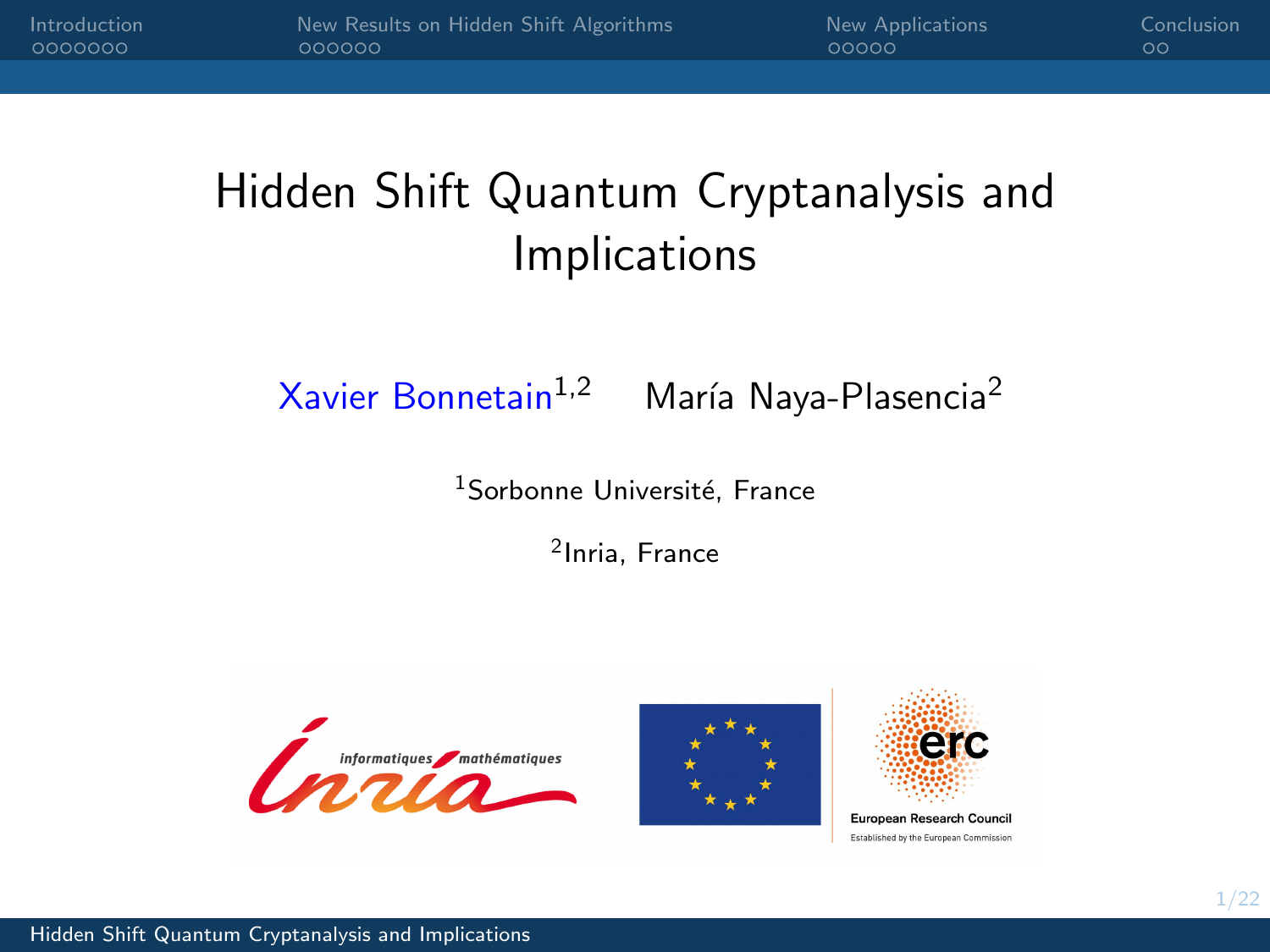| Introduction | New Results on Hidden Shift Algorithms | New Applications | Conclusion |
|--------------|----------------------------------------|------------------|------------|
|              | oooooo                                 | 00000            | ററ         |
|              |                                        |                  |            |

# Outline



### 2 [New Results on Hidden Shift Algorithms](#page-14-0)

#### **3** [New Applications](#page-23-0)

## **4** [Conclusion](#page-28-0)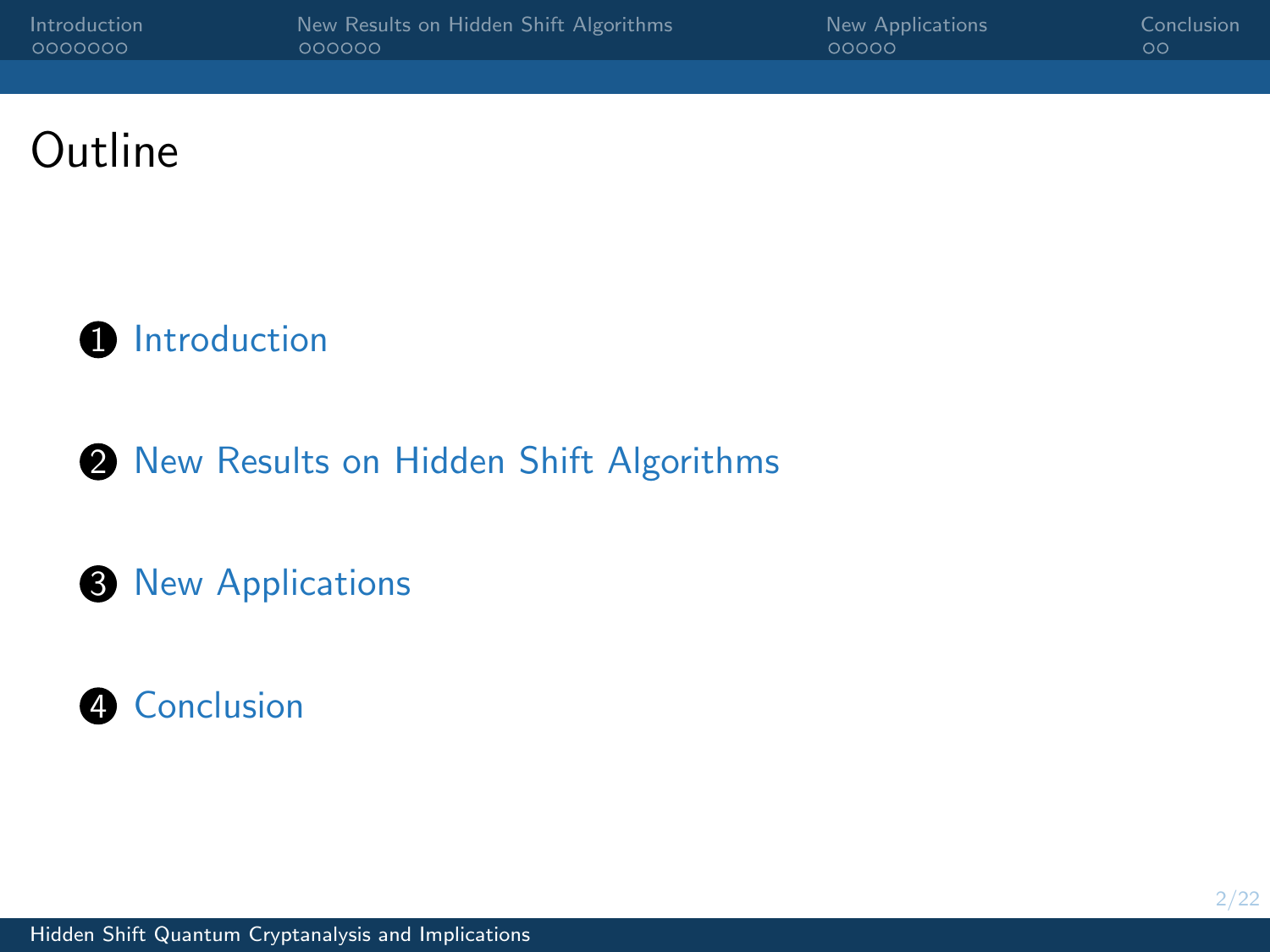<span id="page-2-0"></span>**1** [Introduction](#page-2-0)

2 [New Results on Hidden Shift Algorithms](#page-14-0)

<sup>3</sup> [New Applications](#page-23-0)

# 4 [Conclusion](#page-28-0)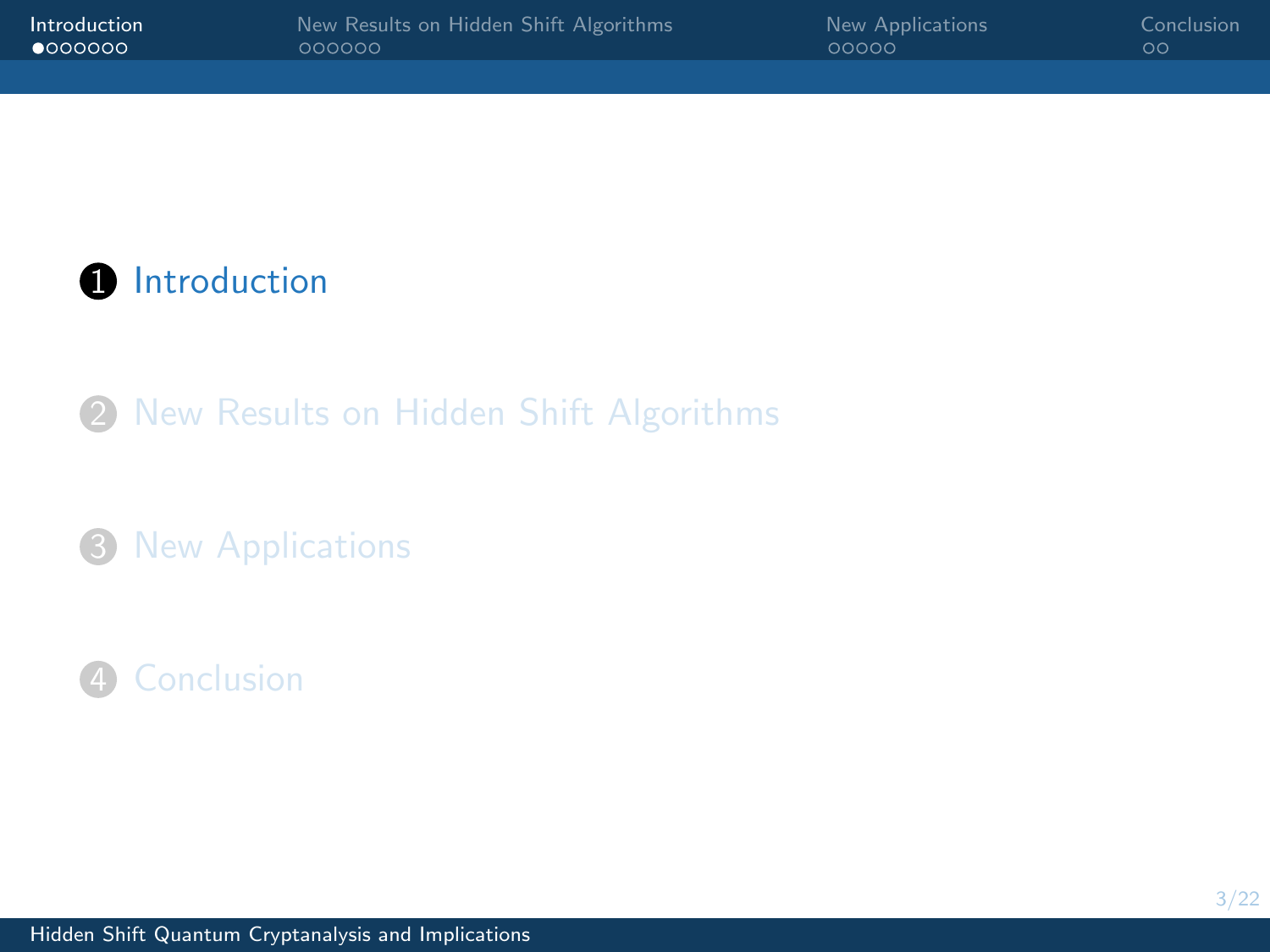| 000000 | <u>oooooo</u>                                                | <u>uuuu</u> | ◡◡                 |      |
|--------|--------------------------------------------------------------|-------------|--------------------|------|
|        | Superposition attacks                                        |             |                    |      |
|        | Setting                                                      |             |                    |      |
|        | • Access to quantum computing<br>• Access to quantum queries |             |                    |      |
|        | Many Attacks                                                 |             |                    |      |
|        | • Even-Mansour,<br>• Many MACs, quantum slide attacks        |             | [KM12]<br>[KLLN16] |      |
|        | Many Proofs                                                  |             |                    |      |
|        | $\bullet$ NMAC<br>• Quantum One-Way functions                |             | [SY17]<br>[HY18]   | 4/22 |

[Introduction](#page-2-0) [New Results on Hidden Shift Algorithms](#page-14-0) [New Applications](#page-23-0) [Conclusion](#page-28-0)

[Hidden Shift Quantum Cryptanalysis and Implications](#page-0-0)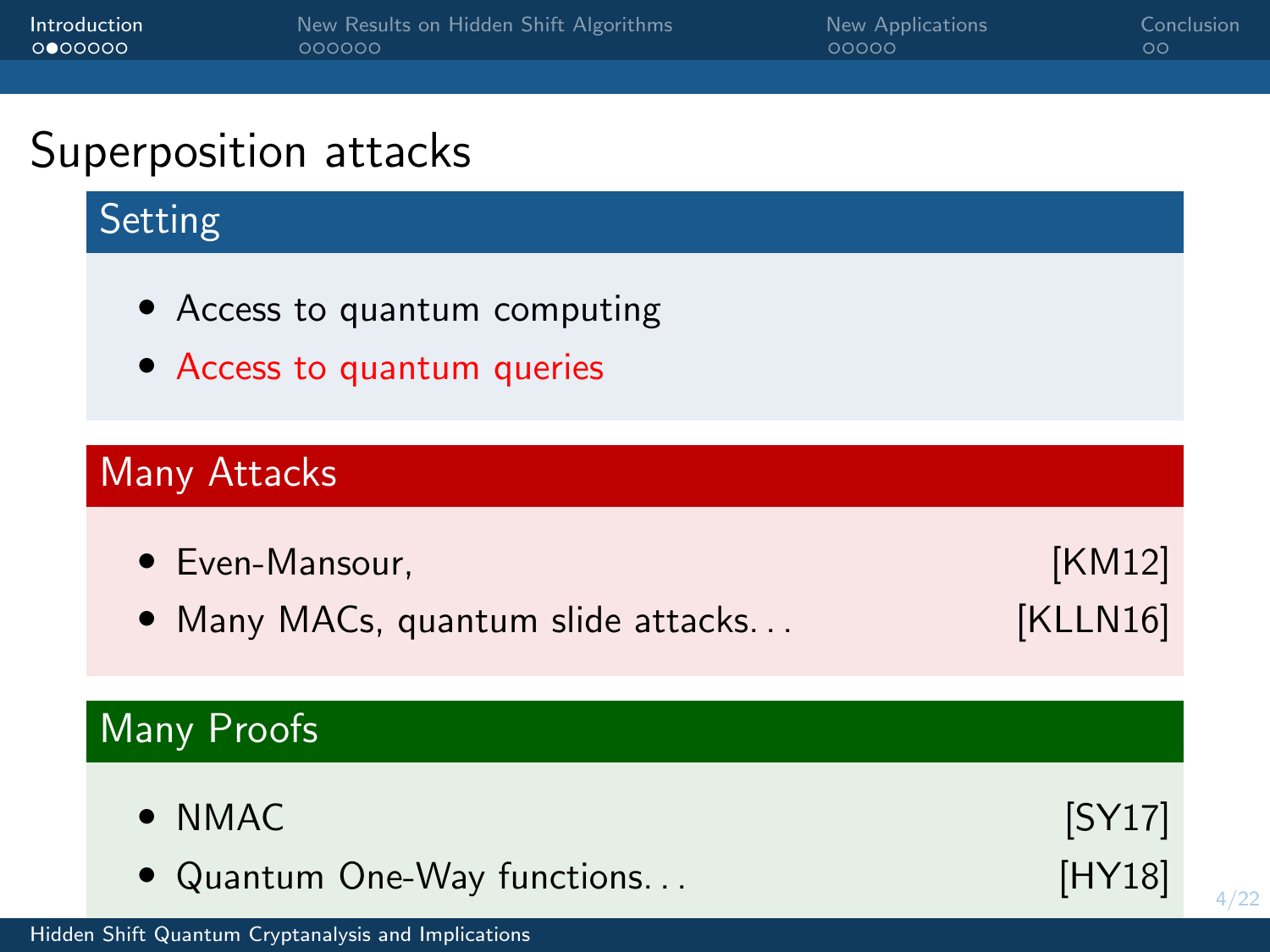# Main Tool: Simon's Algorithm

### Simon's problem

- $f: \{0,1\}^n \to \{0,1\}^n$
- $\exists s : \forall (x, y), [f(x) = f(y)] \Leftrightarrow [x \oplus y \in \{0^n, s\}]$
- Find s

## Resolution

- Classical: Collision-finding  $2^{n/2}$  queries
- Quantum: Simon's algorithm  $O(n)$  queries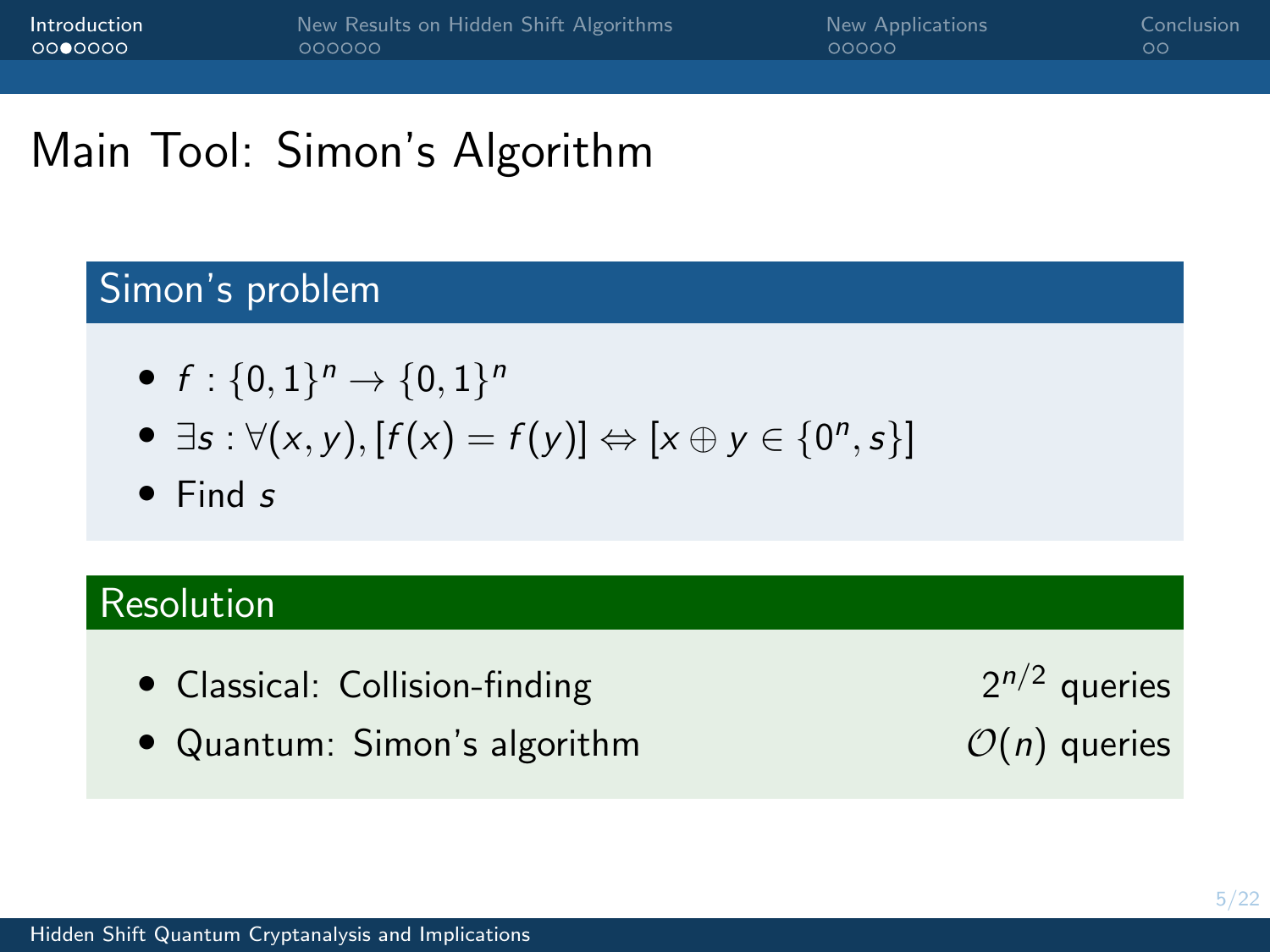| Introduction<br>00000000 | New Results on Hidden Shift Algorithms<br>000000 | New Applications<br>00000 | Conclusion<br>$\circ$ |
|--------------------------|--------------------------------------------------|---------------------------|-----------------------|
|                          |                                                  |                           |                       |
| Simon's algorithm        |                                                  |                           |                       |

# Simon's algorithm

# Quantum circuit

• Start from  $|0\rangle |0\rangle$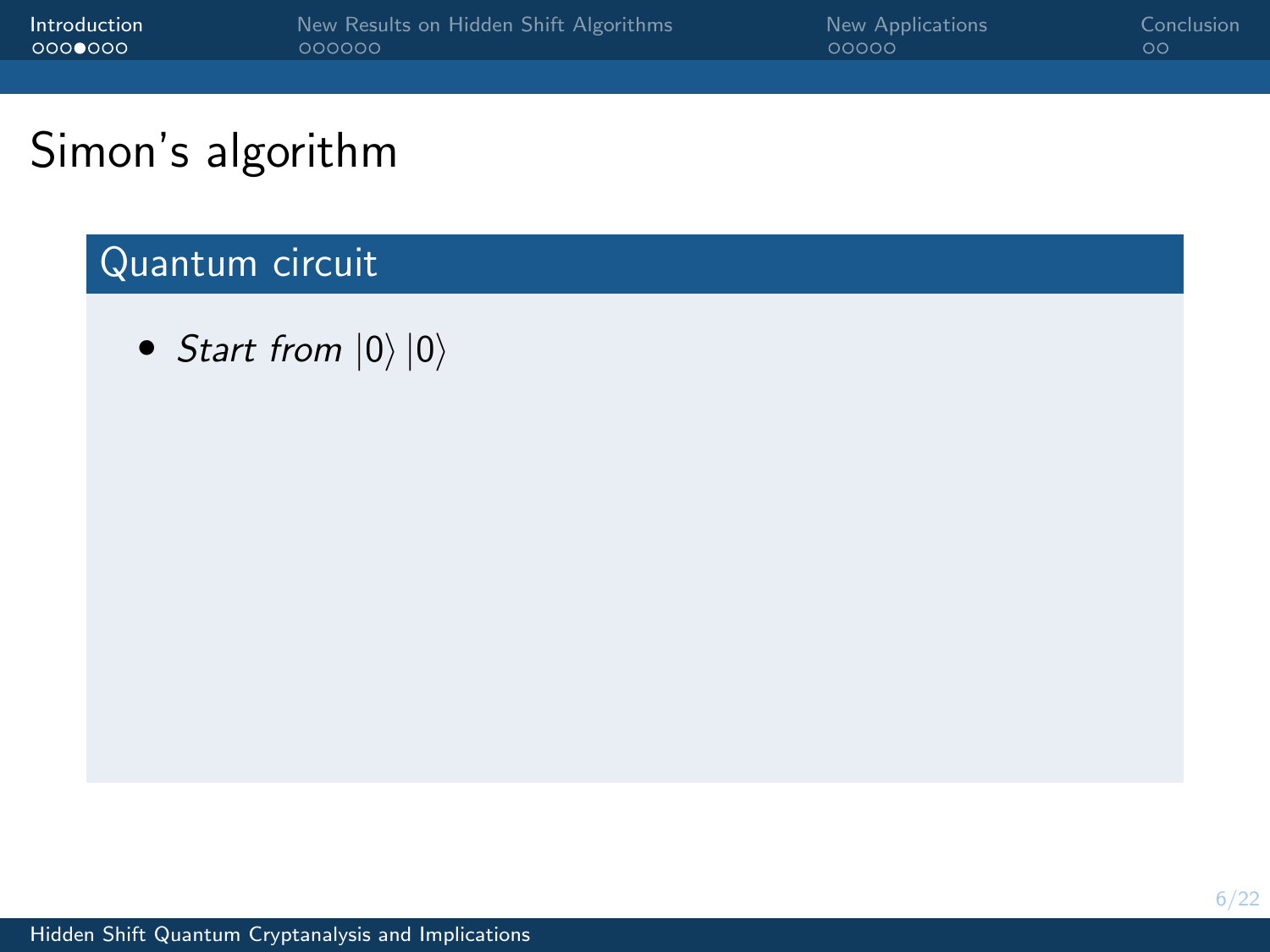| Introduction<br>00000000 | 000000 | New Results on Hidden Shift Algorithms                   | New Applications<br>00000 | Conclusion<br>$\circ$ |
|--------------------------|--------|----------------------------------------------------------|---------------------------|-----------------------|
|                          |        |                                                          |                           |                       |
| Simon's algorithm        |        | $H x\rangle \mapsto \sum_{v} (-1)^{x \cdot y}  y\rangle$ |                           |                       |

Quantum circuit

• Start from 
$$
|0\rangle |0\rangle
$$

• Apply H, which gives  $\frac{1}{2^{n/2}}\sum_{x=0}^{2^n-1}|x\rangle\ket{0}$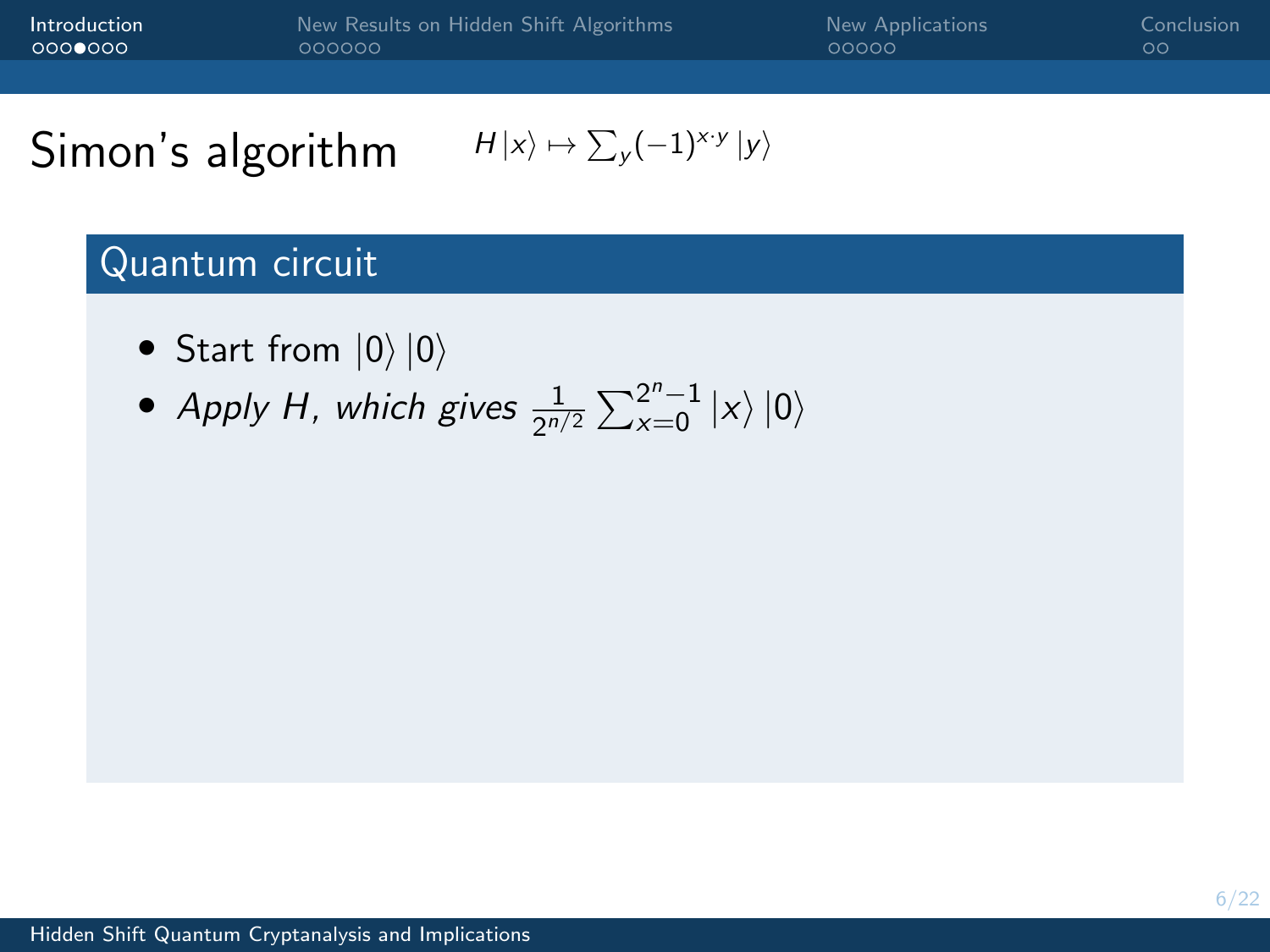| Introduction | New Results on Hidden Shift Algorithms | New Applications | Conclusion |
|--------------|----------------------------------------|------------------|------------|
| 0000000      | oooooo                                 | 00000            | ററ         |
|              |                                        |                  |            |

#### Quantum circuit

- Start from  $|0\rangle |0\rangle$
- Apply H, which gives  $\frac{1}{2^{n/2}}\sum_{x=0}^{2^n-1}|x\rangle|0\rangle$
- Apply O<sub>f</sub>, which gives  $\frac{1}{2^{n/2}}\sum_{x=0}^{2^n-1}|x\rangle |f(x)\rangle$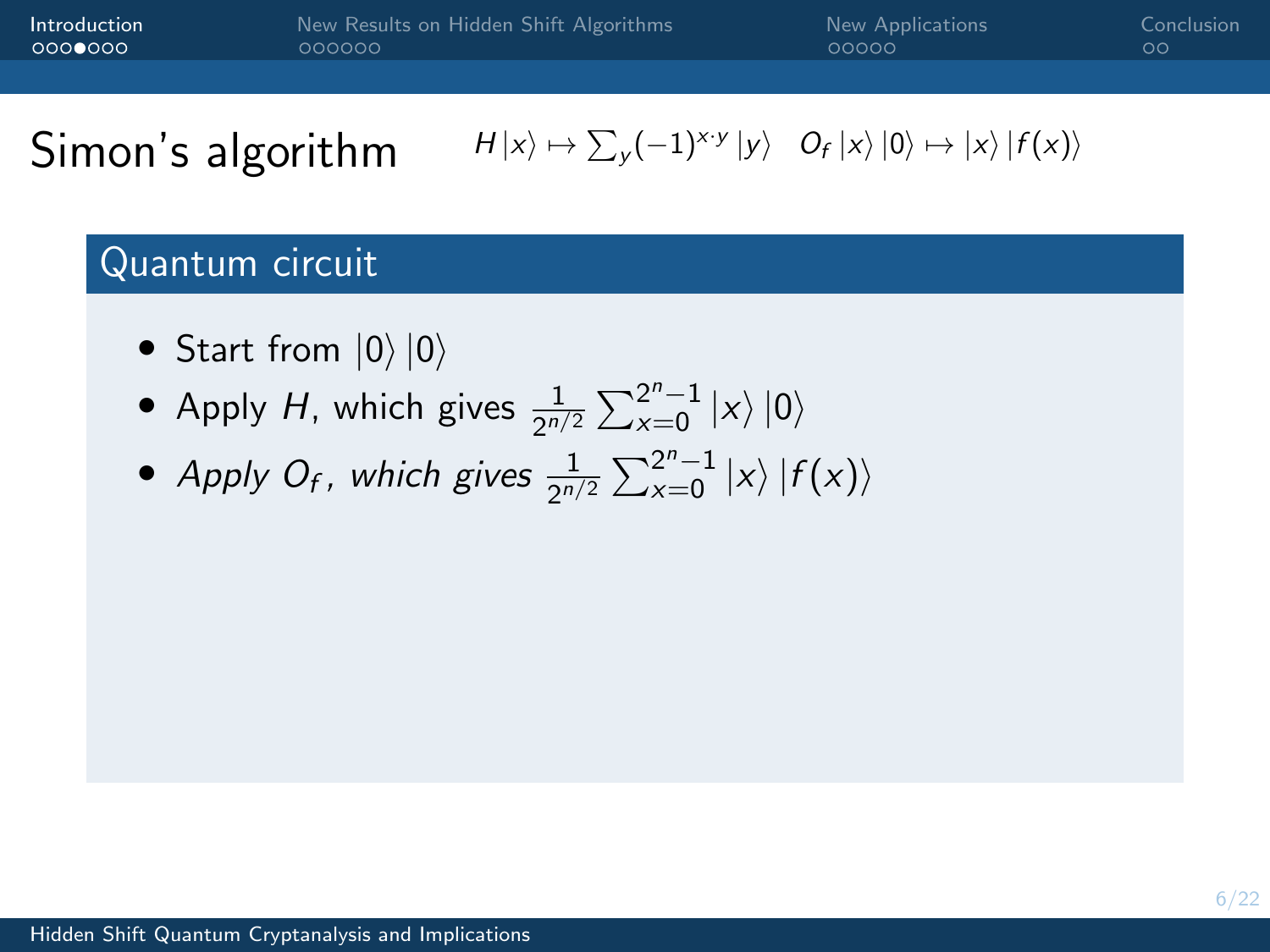| Introduction | New Results on Hidden Shift Algorithms | New Applications | Conclusion <sup>1</sup> |
|--------------|----------------------------------------|------------------|-------------------------|
| ∶റററ⊜റററ     | 000000                                 | 00000            | ററ                      |
|              |                                        |                  |                         |

#### Quantum circuit

- Start from  $|0\rangle |0\rangle$
- Apply H, which gives  $\frac{1}{2^{n/2}}\sum_{x=0}^{2^n-1}|x\rangle|0\rangle$
- Apply  $O_f$ , which gives  $\frac{1}{2^{n/2}}\sum_{x=0}^{2^n-1}|x\rangle |f(x)\rangle$
- Measure the second register : we get  $f(x_0)$  and project the first register to  $\frac{1}{\sqrt{2}}$  $\frac{1}{2}(|x_0\rangle + |x_0 \oplus s\rangle)$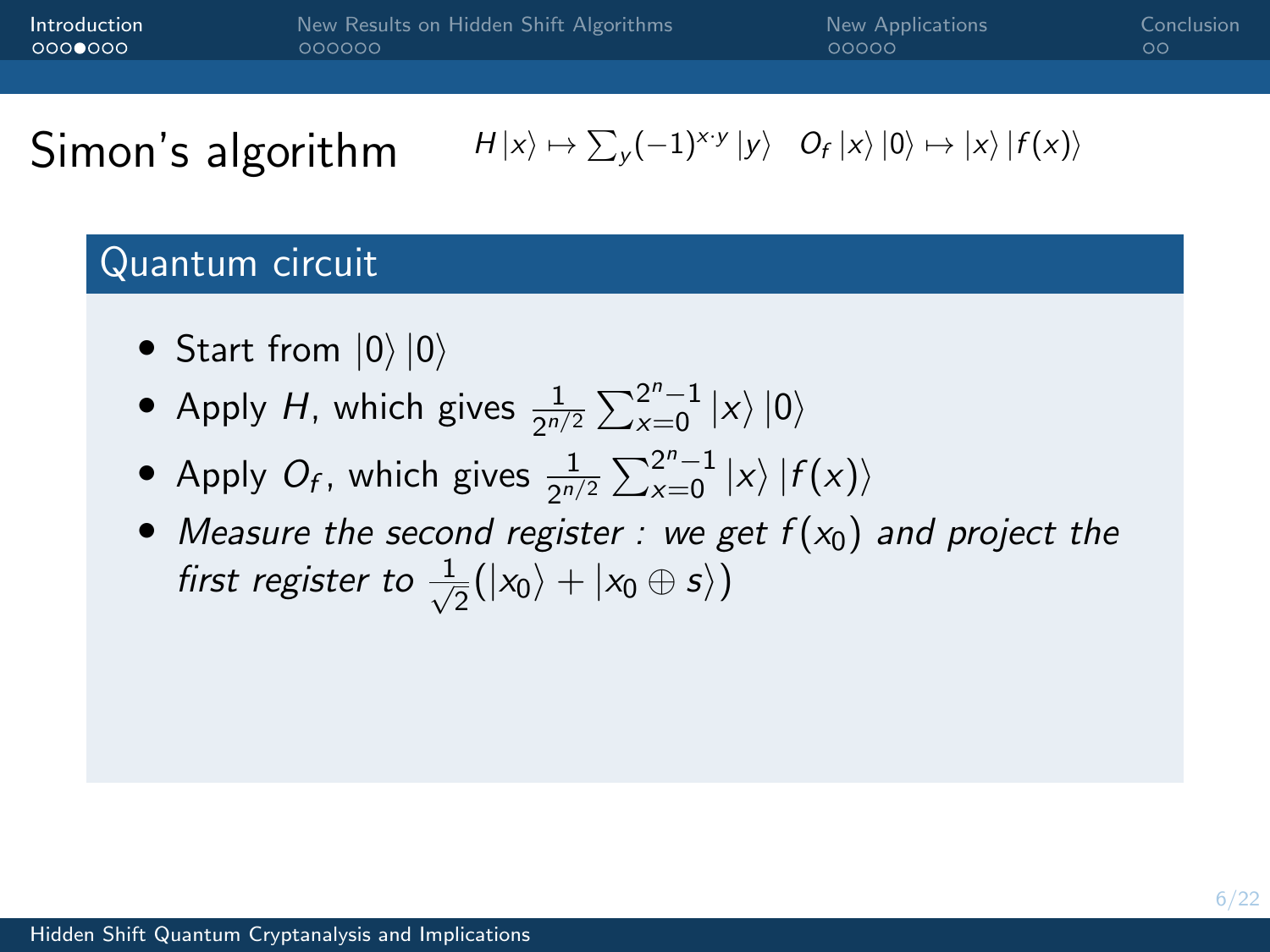| Introduction | New Results on Hidden Shift Algorithms | New Applications | Conclusion |
|--------------|----------------------------------------|------------------|------------|
| 0000000      | 000000                                 | 00000            | ററ         |
|              |                                        |                  |            |

#### Quantum circuit

- Start from  $|0\rangle |0\rangle$
- Apply H, which gives  $\frac{1}{2^{n/2}}\sum_{x=0}^{2^n-1}|x\rangle|0\rangle$
- Apply  $O_f$ , which gives  $\frac{1}{2^{n/2}}\sum_{x=0}^{2^n-1}|x\rangle |f(x)\rangle$
- Measure the second register : we get  $f(x_0)$  and project the first register to  $\frac{1}{\sqrt{2}}$  $\frac{1}{2}(|x_0\rangle + |x_0 \oplus s\rangle)$
- Reapply H to get  $\frac{1}{2^{n/2}}\sum_{y=0}^{2^n-1}(-1)^{x_0\cdot y}\ket{y}+(-1)^{(x_0\oplus s)\cdot y}\ket{y}$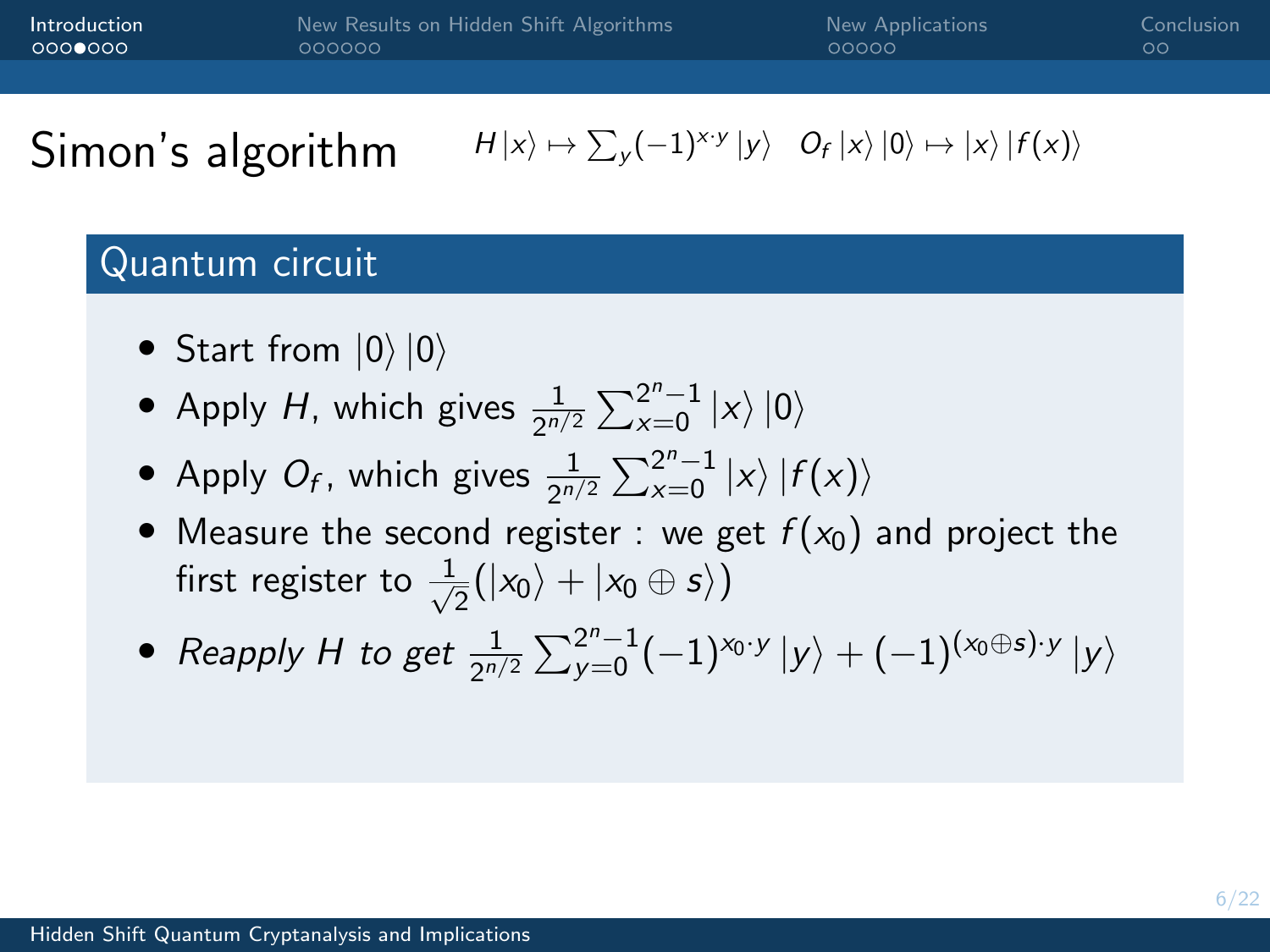| Introduction | New Results on Hidden Shift Algorithms | New Applications | Conclusion |
|--------------|----------------------------------------|------------------|------------|
| LOOOOOOO     | oooooo                                 | 00000            | ററ         |
|              |                                        |                  |            |

#### Quantum circuit

- Start from  $|0\rangle |0\rangle$
- Apply H, which gives  $\frac{1}{2^{n/2}}\sum_{x=0}^{2^n-1}|x\rangle|0\rangle$
- Apply  $O_f$ , which gives  $\frac{1}{2^{n/2}}\sum_{x=0}^{2^n-1}|x\rangle |f(x)\rangle$
- Measure the second register : we get  $f(x_0)$  and project the first register to  $\frac{1}{\sqrt{2}}$  $\frac{1}{2}(|x_0\rangle + |x_0 \oplus s\rangle)$
- Reapply H to get  $\frac{1}{2^{n/2}}\sum_{y=0}^{2^n-1}(-1)^{x_0 \cdot y}\ket{y}+(-1)^{(x_0 \oplus s) \cdot y}\ket{y}$
- The state is  $\frac{1}{2^{n/2}}\sum_{y=0}^{2^n-1}(-1)^{x_0 \cdot y}(1+(-1)^{s \cdot y})\ket{y}$

We measure a value  $y_0$  such that  $1 + (-1)^{s \cdot y_0} \neq 0 \Rightarrow y_0 \cdot s = 0$ .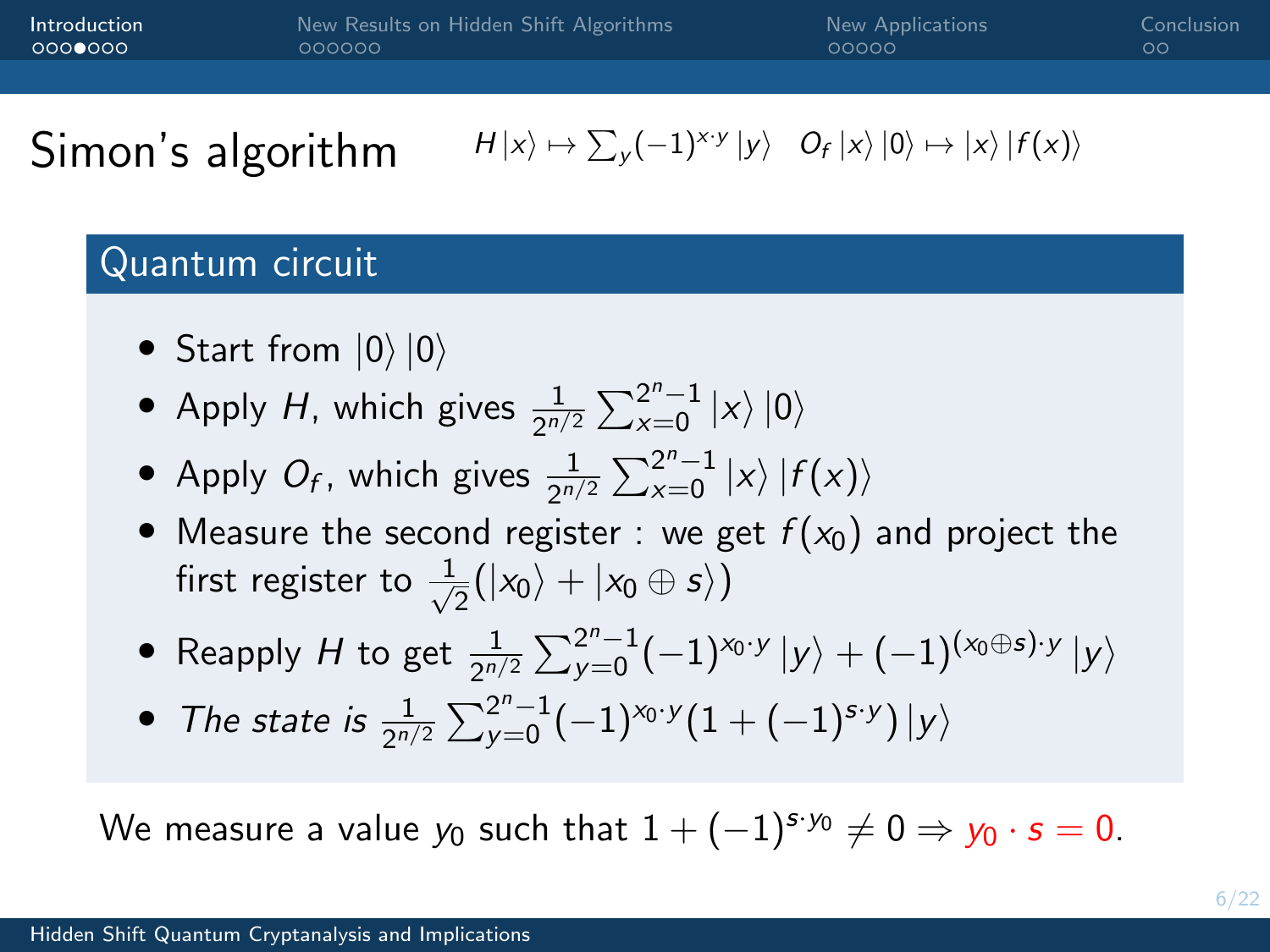| Introduction | New Results on Hidden Shift Algorithms | New Applications | Conclusion |
|--------------|----------------------------------------|------------------|------------|
| 0000000      | 000000                                 | 00000            | ററ         |
|              |                                        |                  |            |

# Attack example

# Attack on Even-Mansour [KM12]

$$
k_1 \qquad k_2
$$
\n
$$
M \longrightarrow B \qquad C
$$
\n
$$
f(x) = P(x) \oplus (k_2 \oplus P(x \oplus k_1))
$$
\n
$$
f(x) = f(x \oplus k_1)
$$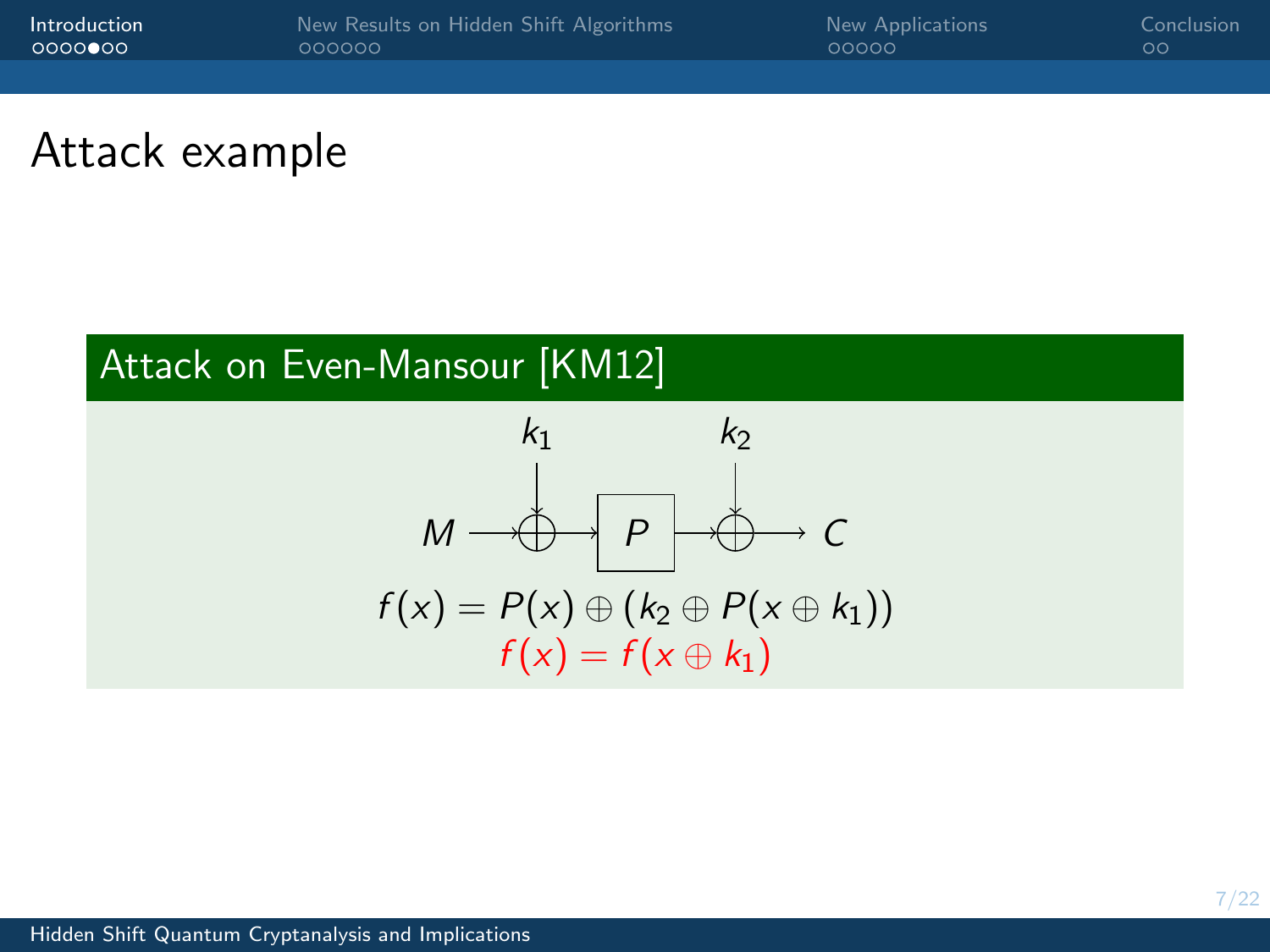[Introduction](#page-2-0) [New Results on Hidden Shift Algorithms](#page-14-0) [New Applications](#page-23-0) [Conclusion](#page-28-0)

# Countering the attack [AR17]

 $EM_{+}$ 



### Properties

• 
$$
f(x) = EM_+(x) + P(-x)
$$
  $g(x) = EM_+(-x) + P(x)$ 

•  $f(x) = g(x + k_1)$ 

### **Security**

- No (known) polynomial algorithm
- Is it secure?

[Hidden Shift Quantum Cryptanalysis and Implications](#page-0-0)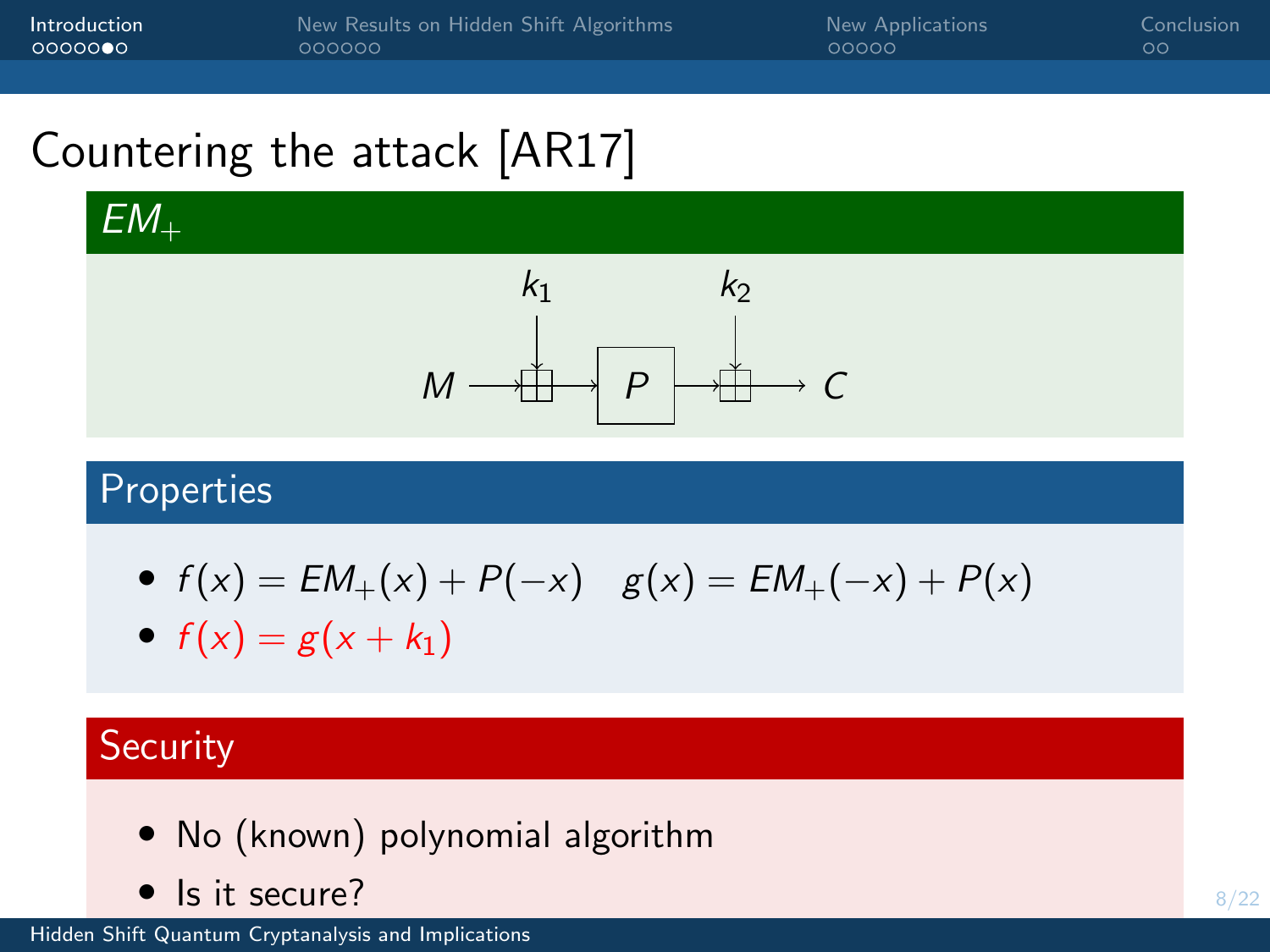# Hidden shift algorithms

### Hidden Shift problem

- f, g permutations of  $\mathbb{Z}/(2^n\mathbb{Z})$
- $f(x) = g(x + s)$
- Find s

\n- \n
$$
2^{\mathcal{O}(\sqrt{\log(N)})} \text{ for } \mathbb{Z}/(N\mathbb{Z})
$$
\n
\n- \n
$$
\widetilde{\mathcal{O}}(2^{\sqrt{2\log_2(3)\log_2(N)}}) \text{ for smooth } N
$$
\n
\n- \n
$$
2^{\mathcal{O}(\sqrt{\log(N)\log(\log(N))})},
$$
 polynomial memory\n 
$$
\widetilde{\mathcal{O}}(2^{\sqrt{2\log_2(N)}})
$$
\n
\n- \n
$$
\widetilde{\mathcal{O}}(2^{\sqrt{2\log_2(N)}})
$$
\n
\n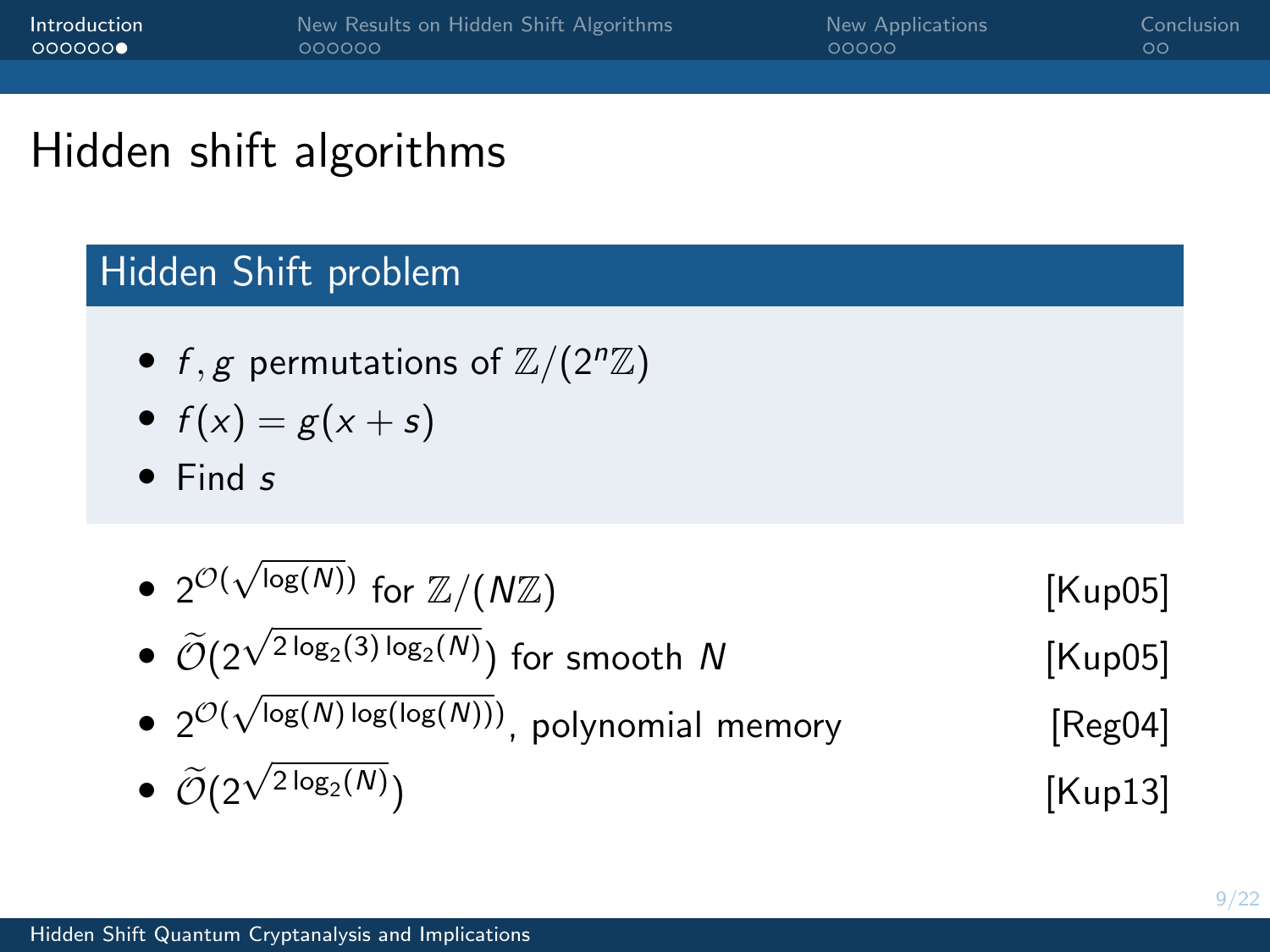<span id="page-14-0"></span>

| Introduction | New Results on Hidden Shift Algorithms | New Applications | Conclusion |
|--------------|----------------------------------------|------------------|------------|
| - 0000000    | 00000                                  | 00000            | ററ         |
|              |                                        |                  |            |

**1** [Introduction](#page-2-0)

### 2 [New Results on Hidden Shift Algorithms](#page-14-0)

#### <sup>3</sup> [New Applications](#page-23-0)

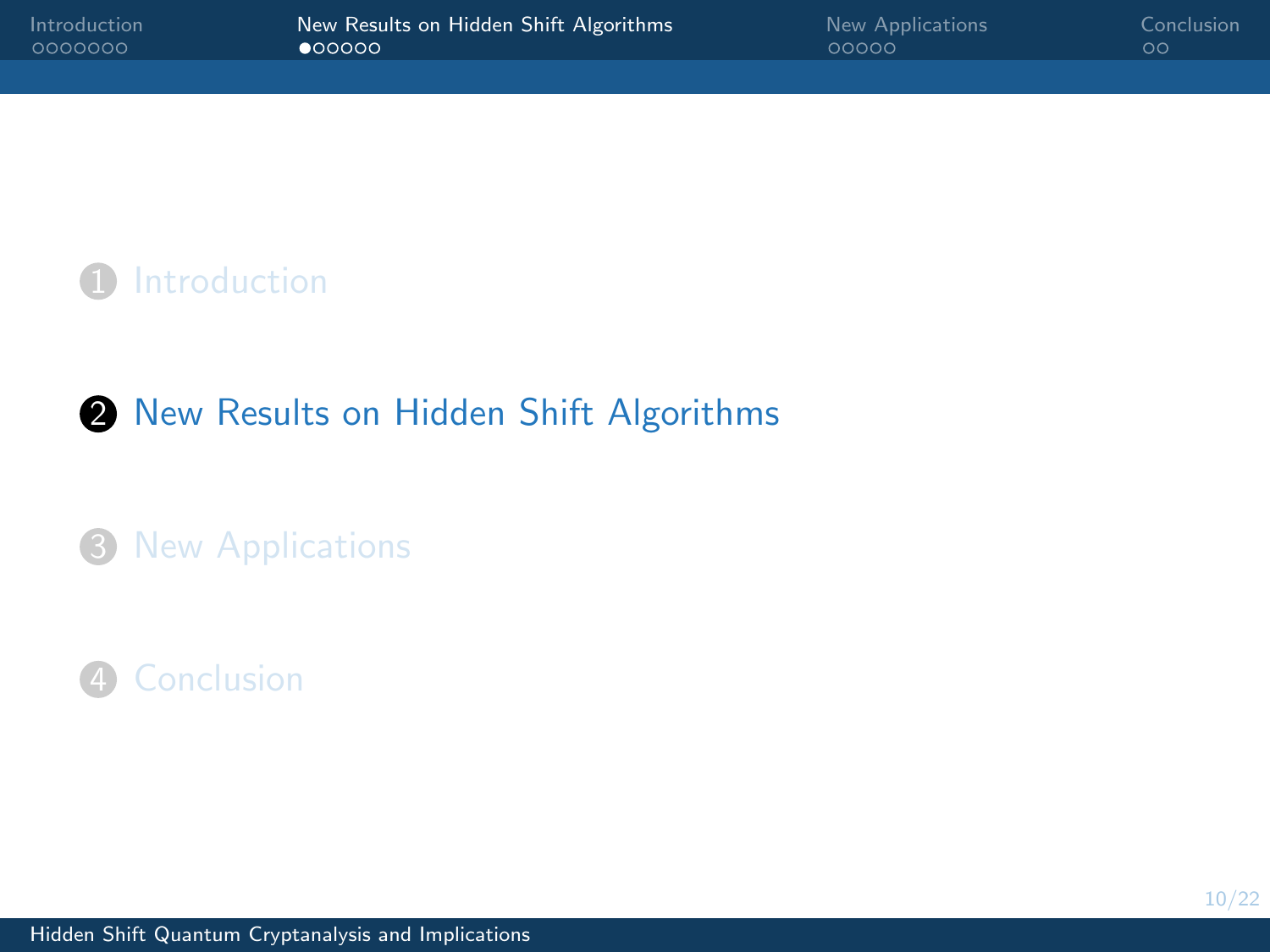[Introduction](#page-2-0) [New Results on Hidden Shift Algorithms](#page-14-0) [New Applications](#page-23-0) [Conclusion](#page-28-0)

# Hidden Shift in  $\mathbb{Z}/(2^n\mathbb{Z})$

**Oracle** 

$$
\mathrm{O}:\begin{array}{ccc} \left|0\right\rangle\left|x\right\rangle\left|0\right\rangle&\mapsto&\left|0\right\rangle\left|x\right\rangle\left|f(x)\right\rangle\\ \left|1\right\rangle\left|x\right\rangle\left|0\right\rangle&\mapsto&\left|1\right\rangle\left|x\right\rangle\left|g(x)\right\rangle\end{array}
$$

# Sampling

$$
\mathrm{O}\left(\sum_{i=0}^{2^n} (|0\rangle + |1\rangle) \, |i\rangle \, |0\rangle\right) = \sum_{f(x)} (|0\rangle \, |x\rangle + |1\rangle \, |x+s\rangle) \, |f(x)\rangle
$$

### Quantum Fourier Transform

$$
\ket{\psi_\ell} = \ket{0} + \exp\left(2i\pi s \frac{\ell}{2^n}\right) \ket{1}, \ell
$$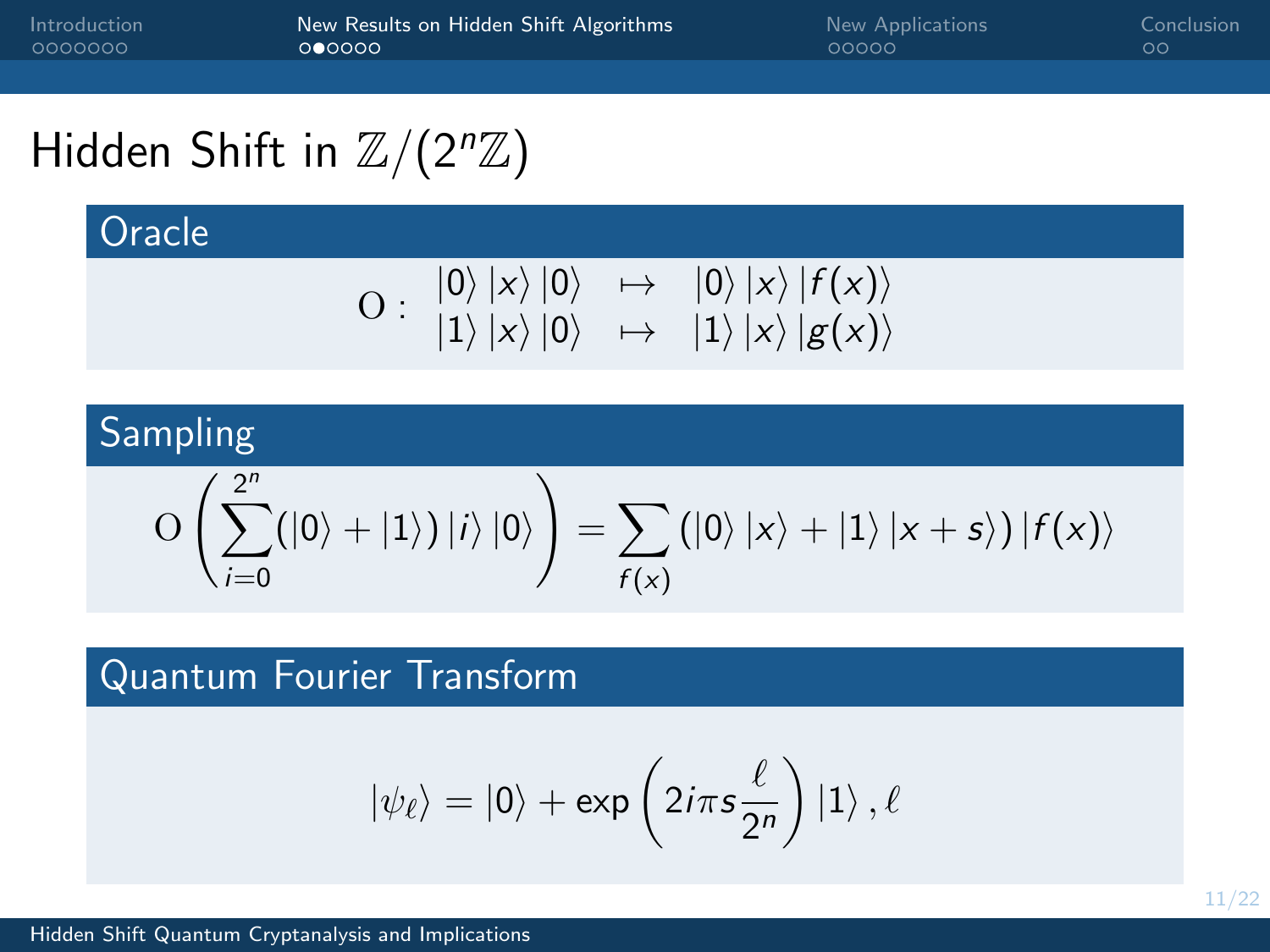| Introduction | New Results on Hidden Shift Algorithms | New Applications | Conclusion |
|--------------|----------------------------------------|------------------|------------|
| - 0000000    | 000000                                 | 00000            | ററ         |
|              |                                        |                  |            |

**Targets** 

$$
\begin{array}{rcl} |\psi_{2^{n-1}}\rangle&=&|0\rangle+(-1)^s\,|1\rangle\\ |\psi_{2^{n-2}}\rangle&=&|0\rangle+(-1)^{\lfloor s/2\rfloor}\exp\left(2i\pi\frac{s\,\bmod\,2}{4}\right)|1\rangle\end{array}
$$

## Combination: CNOT

. . .



$$
(\ell_1,\ell_2)\mapsto \ell_1\pm \ell_2\!\!\mod 2^n
$$

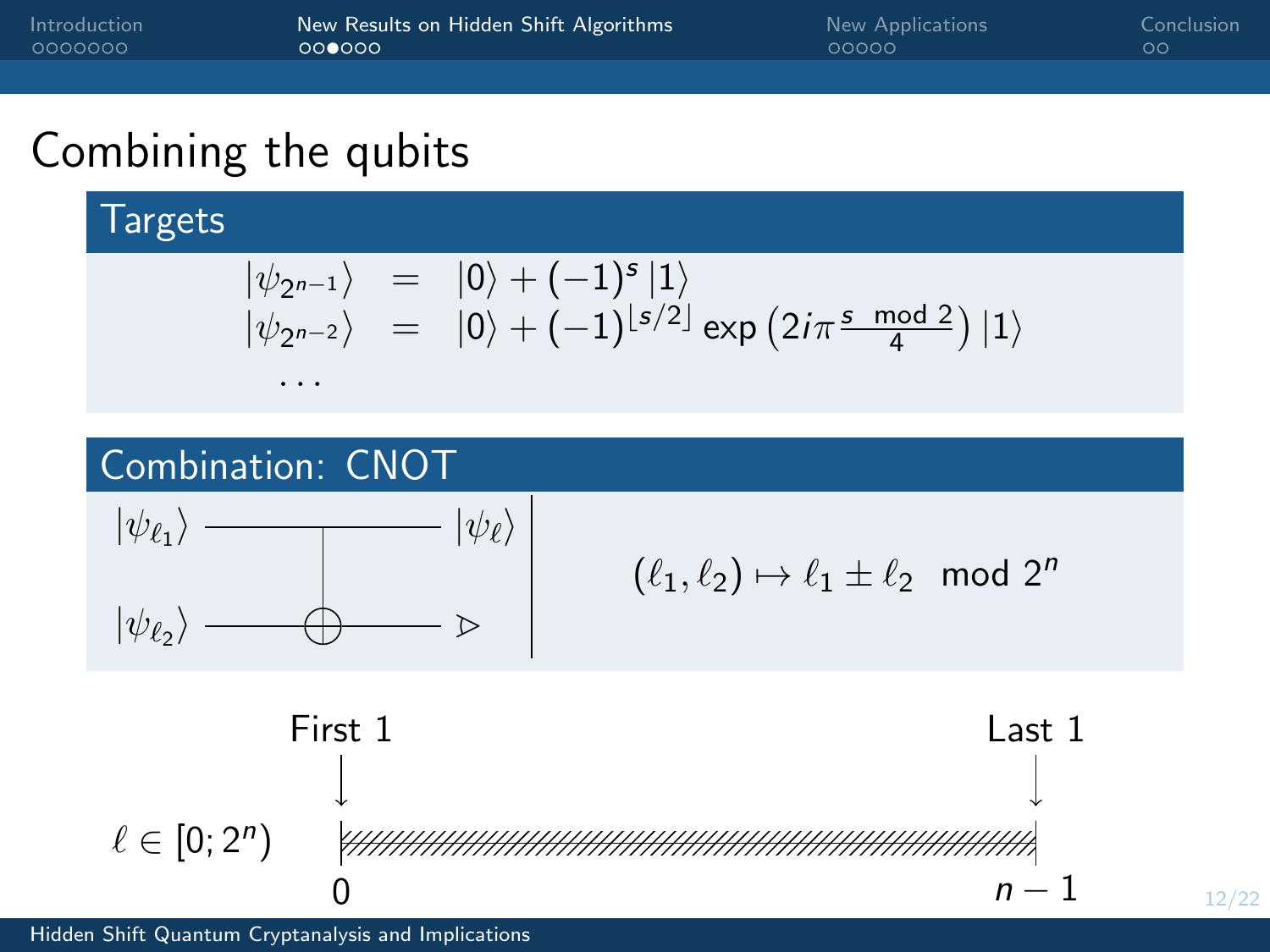| Introduction | New Results on Hidden Shift Algorithms | New Applications | Conclusion |
|--------------|----------------------------------------|------------------|------------|
|              | 000000                                 | 00000            | ററ         |
|              |                                        |                  |            |

**Targets** 

$$
\begin{array}{rcl} |\psi_{2^{n-1}}\rangle&=&|0\rangle+(-1)^s\,|1\rangle\\ |\psi_{2^{n-2}}\rangle&=&|0\rangle+(-1)^{\lfloor s/2\rfloor}\exp\left(2i\pi\frac{s\,\bmod\,2}{4}\right)|1\rangle\end{array}
$$

# Combination: CNOT

. . .



$$
(\ell_1,\ell_2)\mapsto \ell_1\pm \ell_2\!\!\mod 2^n
$$

12/22

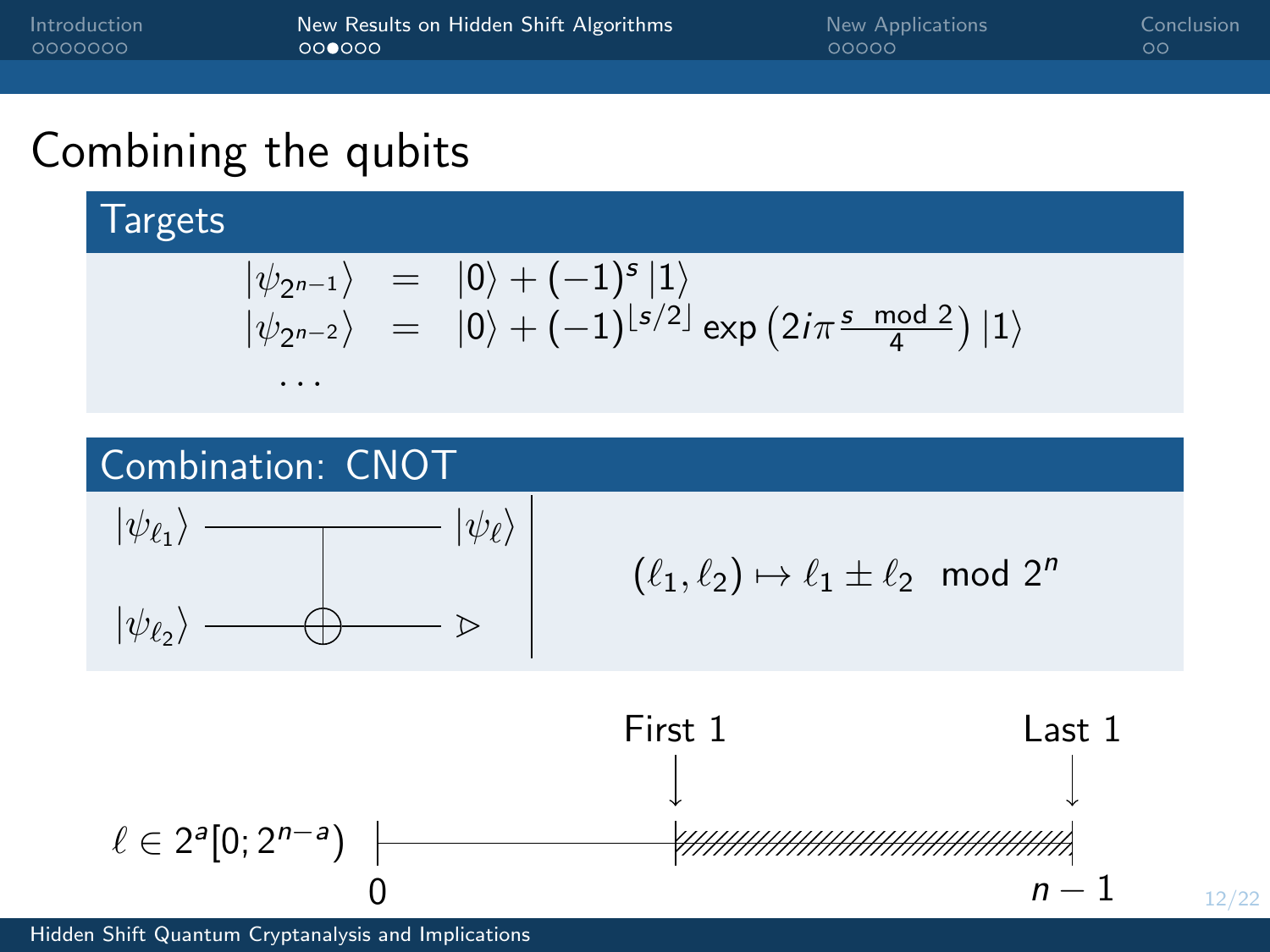| Introduction | New Results on Hidden Shift Algorithms | New Applications | Conclusion |
|--------------|----------------------------------------|------------------|------------|
| - 0000000    | 000000                                 | 00000            | ററ         |
|              |                                        |                  |            |

Targets

$$
\begin{array}{rcl} |\psi_{2^{n-1}}\rangle&=&|0\rangle+(-1)^s\,|1\rangle\\ |\psi_{2^{n-2}}\rangle&=&|0\rangle+(-1)^{\lfloor s/2\rfloor}\exp\left(2i\pi\frac{s\,\bmod\,2}{4}\right)|1\rangle\end{array}
$$

# Combination: CNOT

. . .



$$
(\ell_1,\ell_2)\mapsto \ell_1\pm \ell_2\!\!\mod 2^n
$$

12/22

0 n − 1 Last 1 First 1 ` ∈ 2 b [0; 2n−<sup>b</sup> )

[Hidden Shift Quantum Cryptanalysis and Implications](#page-0-0)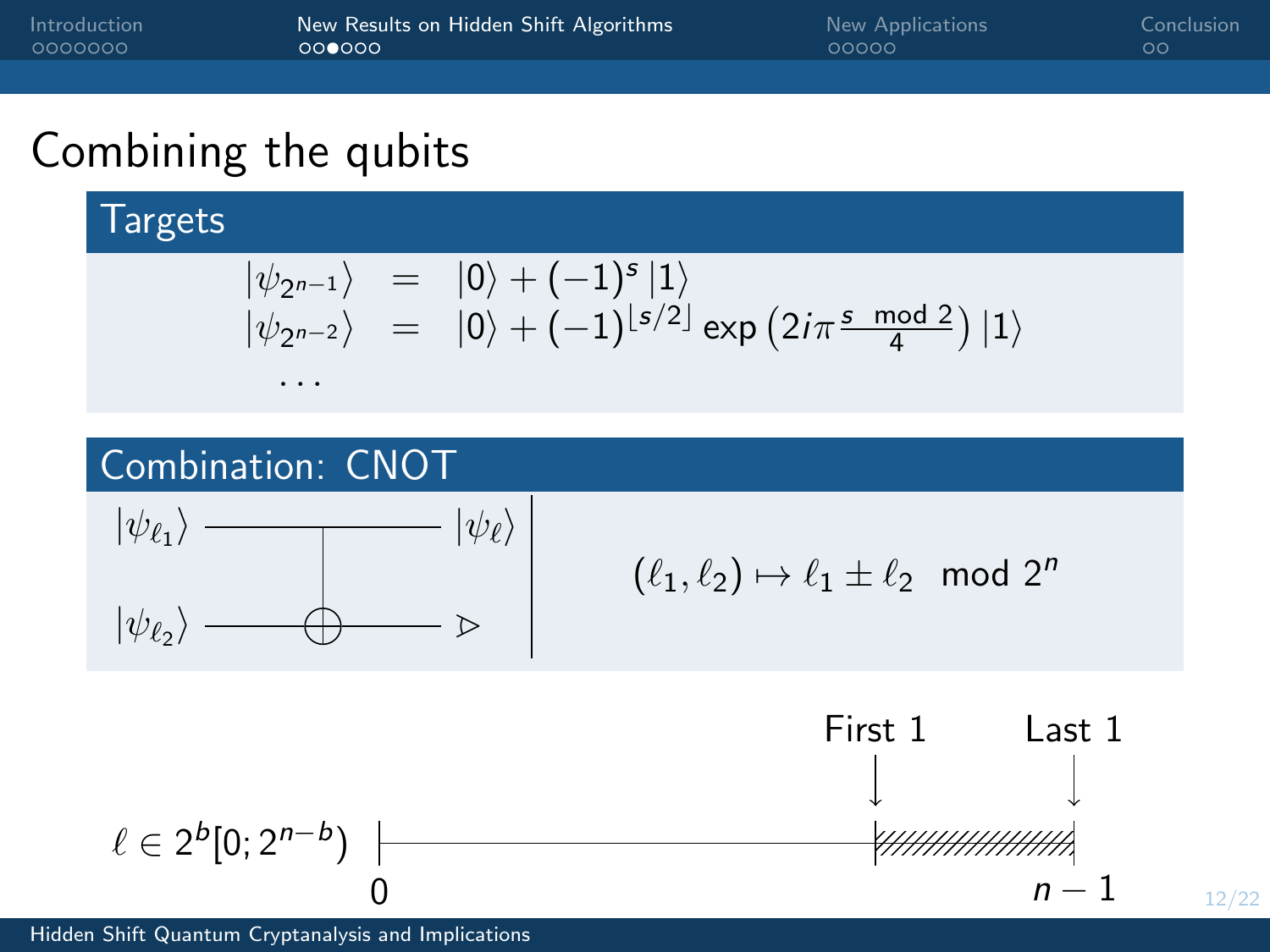| Introduction | New Results on Hidden Shift Algorithms | New Applications | Conclusion |
|--------------|----------------------------------------|------------------|------------|
| - 0000000    | 000000                                 | 00000            | ററ         |
|              |                                        |                  |            |

**Targets** 

$$
\begin{array}{rcl} |\psi_{2^{n-1}}\rangle&=&|0\rangle+(-1)^s\,|1\rangle\\ |\psi_{2^{n-2}}\rangle&=&|0\rangle+(-1)^{\lfloor s/2\rfloor}\exp\left(2i\pi\frac{s\,\bmod\,2}{4}\right)|1\rangle\end{array}
$$

# Combination: CNOT

. . .



$$
(\ell_1,\ell_2)\mapsto \ell_1\pm \ell_2\!\!\mod 2^n
$$



[Hidden Shift Quantum Cryptanalysis and Implications](#page-0-0)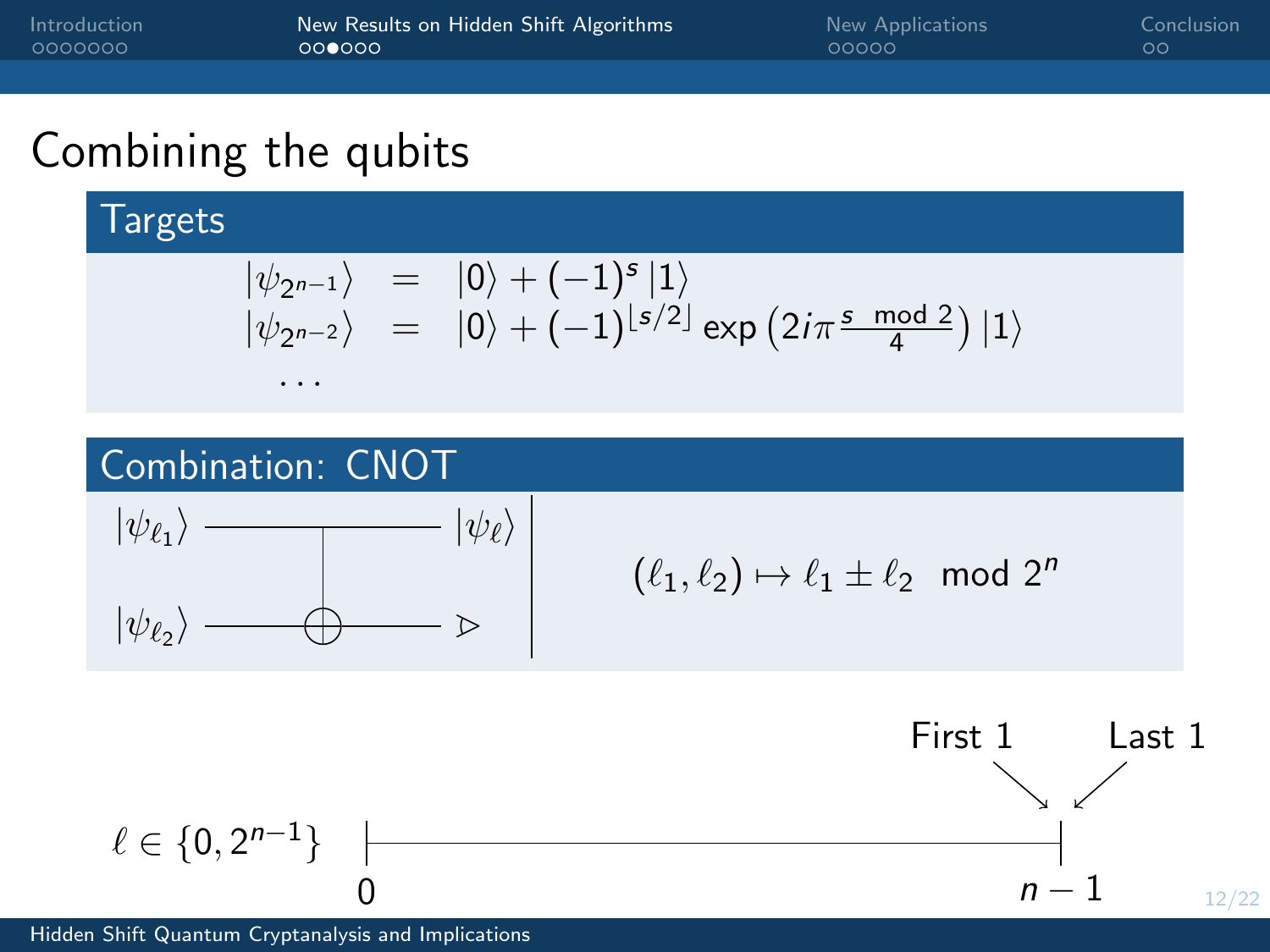| Introduction | New Results on Hidden Shift Algorithms | New Applications | Conclusion |
|--------------|----------------------------------------|------------------|------------|
| - 0000000    | 000000                                 | 00000            | ററ         |
|              |                                        |                  |            |

# Summary

### Problem

Given quantum oracle access to  $f$  and  $g$  such that  $f(x) = g(x + s)$ , find s.

# Asymptotic complexity [Kup05]

 $\mathcal{O}(2)$ √  $2\log_2(3)n$ 

#### New results

- Gain a factor *n* with multiple targets.
- Heuristic complexity in  $2^{1.8\sqrt{n}}$
- $n > 1250$  for  $2^{64}$  queries (Optimally:  $n = 128$ ).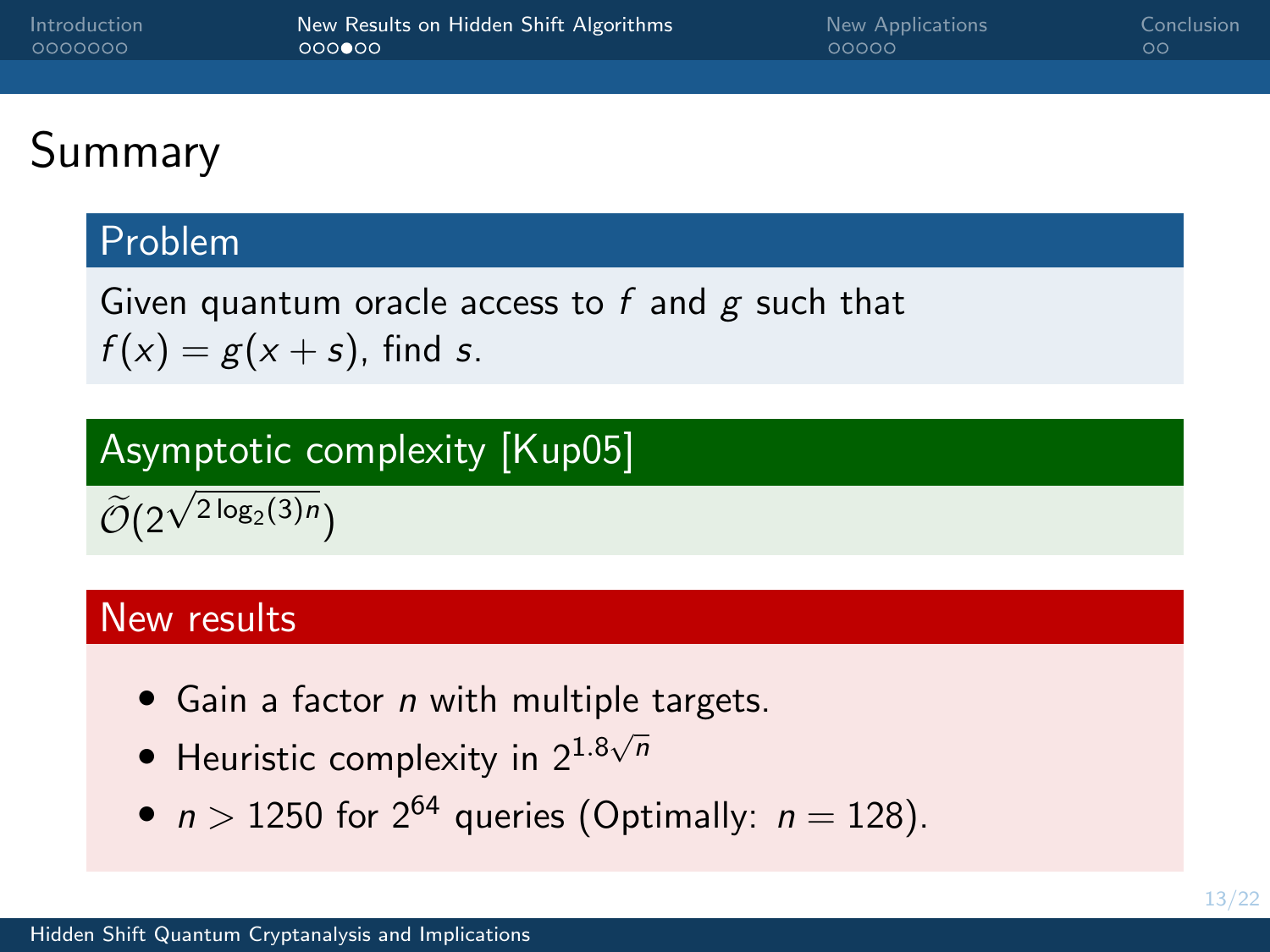# Hidden Shift in  $\mathbb{Z}/(2^w\mathbb{Z})^p$

## Situation

\n- Hidden shift 
$$
\mathbf{s} = (s_1, \ldots, s_p)
$$
\n

• Elements 
$$
|\psi_{\mathbf{v}}\rangle = |0\rangle + \exp\left(2i\pi \sum_j s_j \frac{v_j}{2^n}\right)|1\rangle
$$

#### **Targets**

$$
\bullet \ \ket{\psi_{(2^{w-1},0...,0)}} \mapsto s_1 \mod 2
$$

- $|\psi_{(0...,0,2^{w-1},2^{w-1})}\rangle \mapsto s_{p-1}+s_p \mod 2$
- Looking for elements in  $2^{w-1}(\{0,1\}^p)$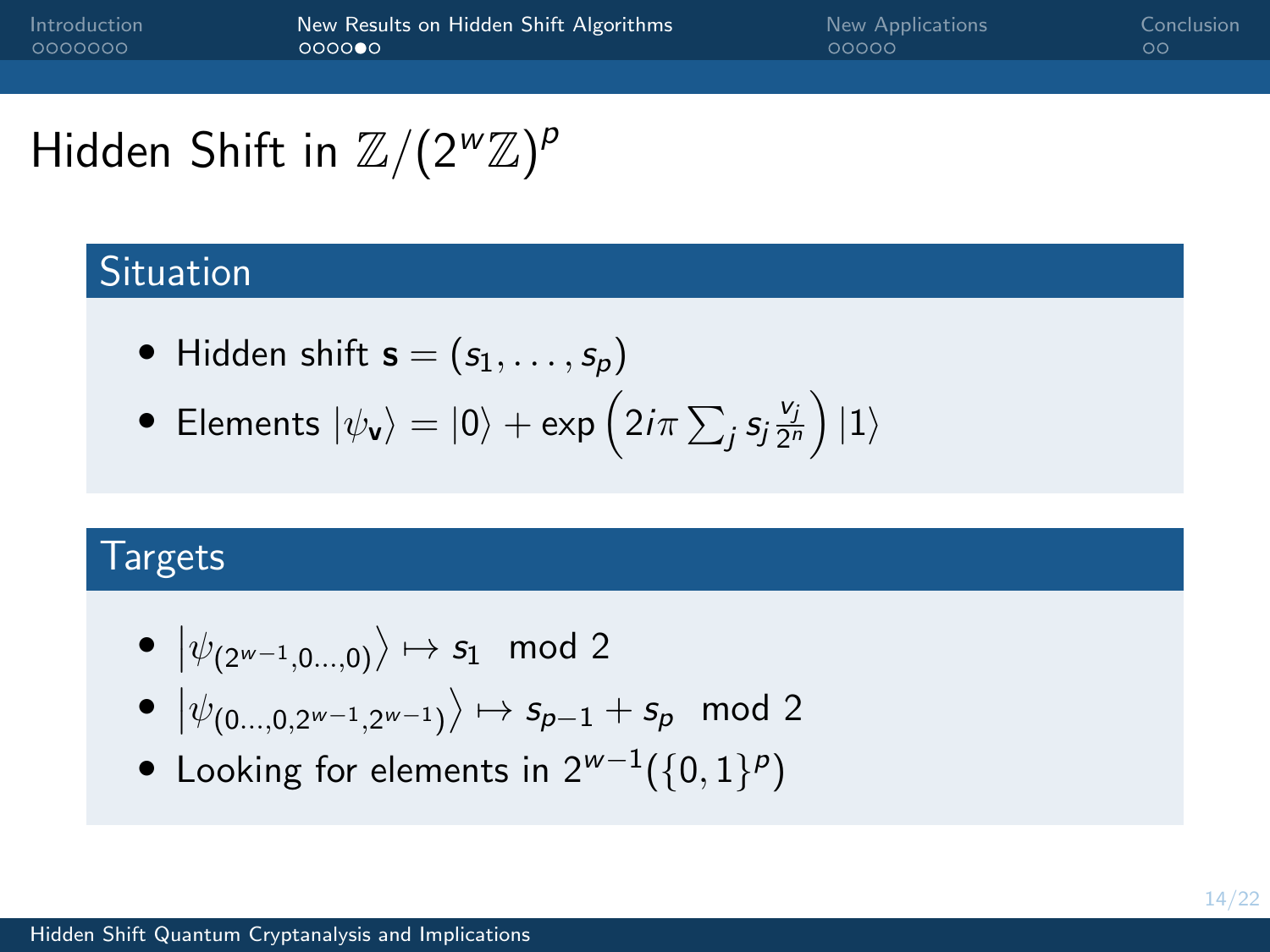[Introduction](#page-2-0) [New Results on Hidden Shift Algorithms](#page-14-0) [New Applications](#page-23-0) [Conclusion](#page-28-0)  $00000$ 

# Hidden Shift in  $\mathbb{Z}/(2^w\mathbb{Z})^p$

## New approach

- Looking for  $(v_1, \ldots, v_k)$  s. t.  $\sum v_i = 0 \mod 2$
- $\bullet$  Combine, obtain  $\sum_i (-1)^{\delta_i} \mathsf{v_i} \in 2(\mathbb{Z}/(2^{\mathsf{w}-1}\mathbb{Z}))^p$
- Iterate until 2 $^{\mathsf{w}-1}(\{0,1\}^p)$

# **Complexity**

- 2( $(p/2+1)$ <sup>w</sup>) queries
- $w = 8 : n > 3700$  for  $2^{64}$  queries

# Combined approach

Better tradeoffs available by combining the two approaches.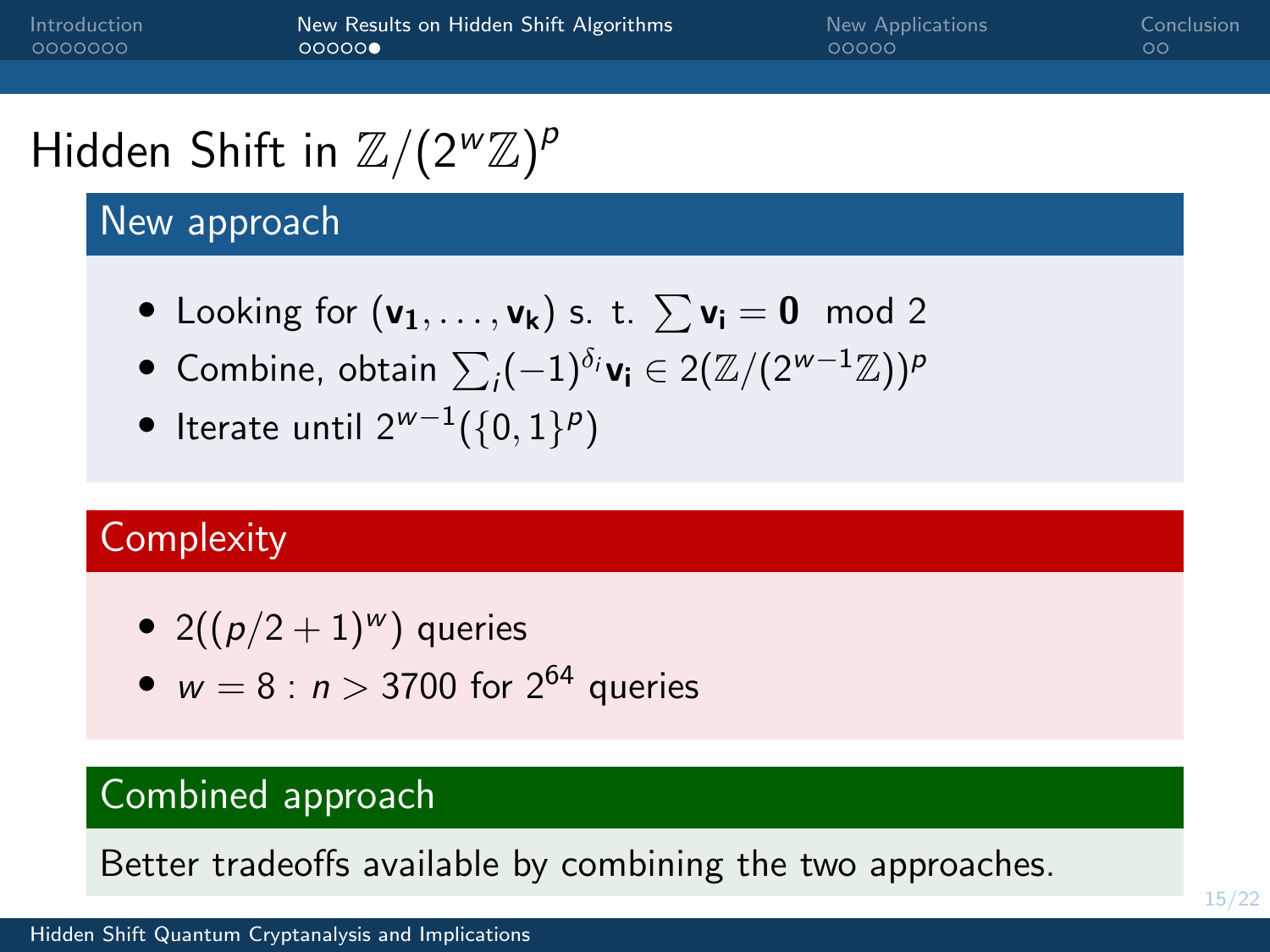<span id="page-23-0"></span>

| Introduction | New Results on Hidden Shift Algorithms | <b>New Applications</b> | Conclusion |
|--------------|----------------------------------------|-------------------------|------------|
| - റററററററ    | oooooo                                 | $\bullet$ 0000          | ററ         |
|              |                                        |                         |            |

**1** [Introduction](#page-2-0)

2 [New Results on Hidden Shift Algorithms](#page-14-0)

### **3** [New Applications](#page-23-0)

## 4 [Conclusion](#page-28-0)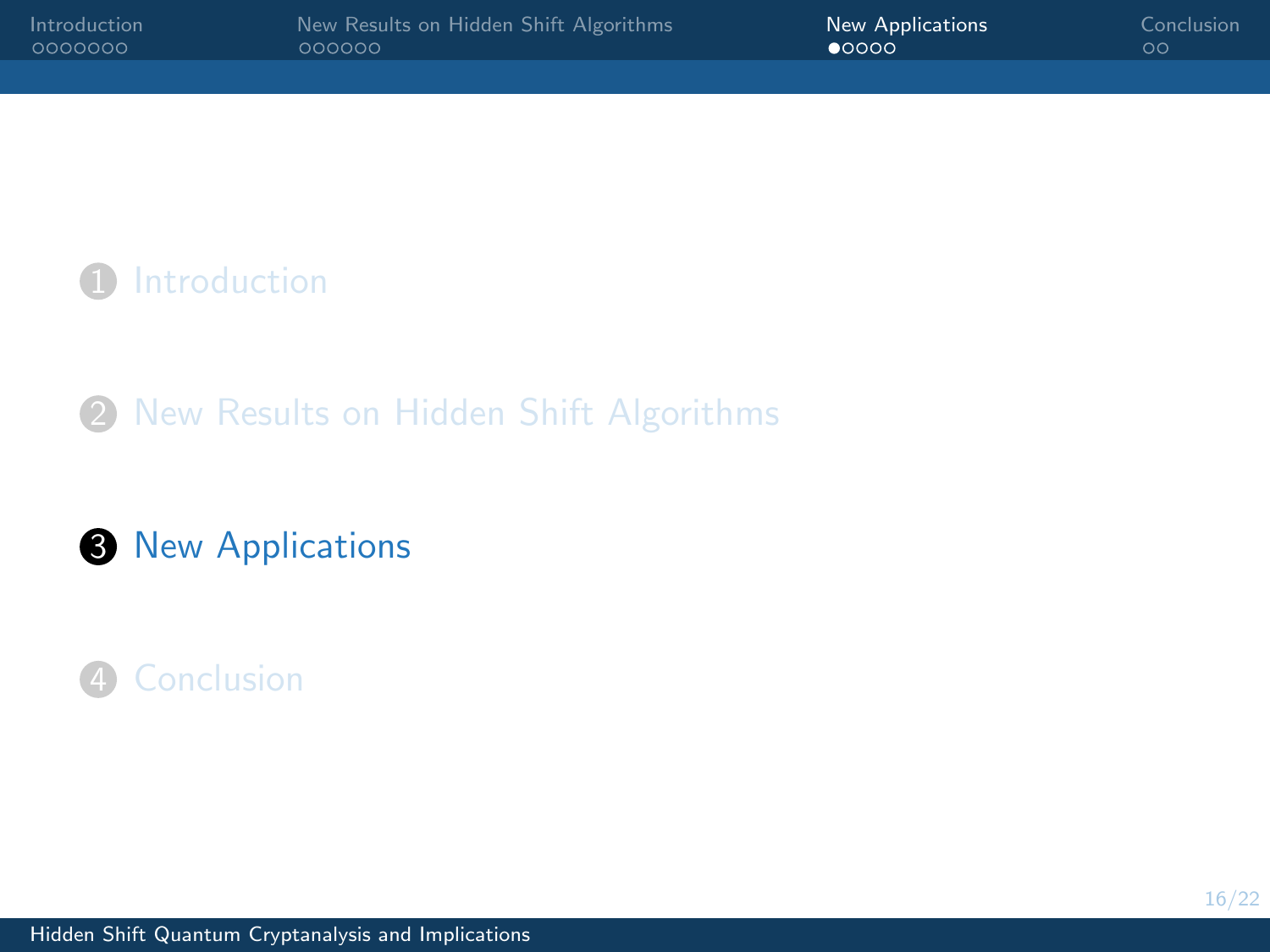# Superposition attack on Poly1305

### Poly1305

Poly1305<sub>r,k</sub>((*m<sub>i</sub>*)<sub>i≤q</sub>) =  
\n(
$$
\sum_{i=1}^{q} (m_{q-i+1} + 2^{128})r^i
$$
 mod  $2^{130} - 5$ ) + E<sub>k</sub>(*n*), *n*

### Quantum Oracle

 $\ket{\mathsf{x}}\ket{0} \mapsto \ket{\mathsf{x}}\ket{\mathsf{Poly}1305_{r,k}(x_1,x_2)},$  n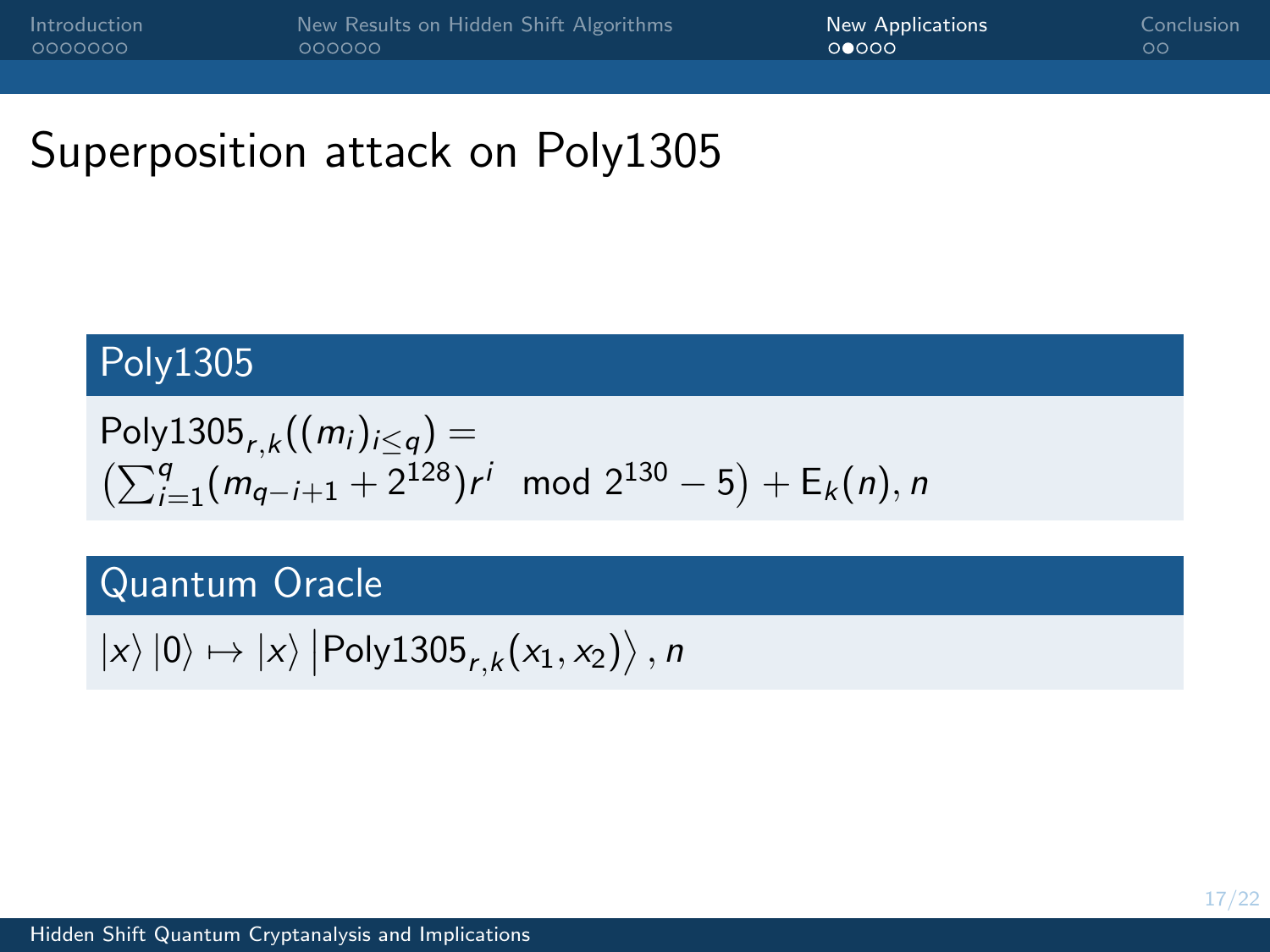# Superposition attack on Poly1305

### **Properties**

- $f(x) = \text{Poly1305}_{r,k}(0, x)$
- $g(x) = \text{Poly1305}_{r,k}(1, x)$
- $f(x + r) = g(x)$

### Problems

- Group  $\mathbb{Z}/((2^{130} 5)\mathbb{Z})$
- Message constrained to  $[0; 2^{128})$
- Need the same nonce for each call of  $f$  and  $g$ .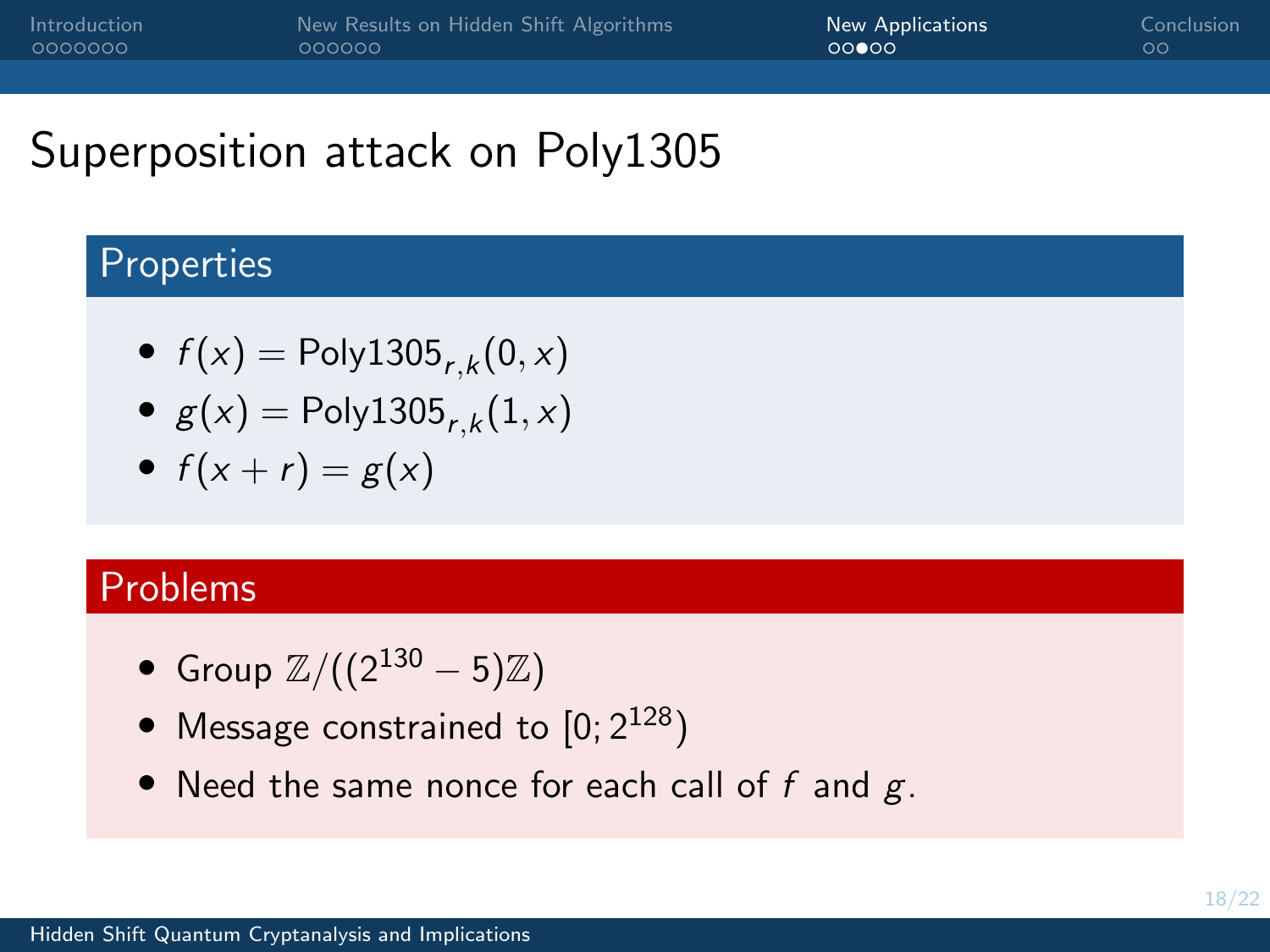# Passing through the nonce

• 
$$
f(x) = \text{Poly1305}_{r,k}(0,x)
$$

$$
\bullet \ \ g(x) = \text{Poly1305}_{r,k}(1,x)
$$

Need to compute 
$$
|0, x\rangle |0\rangle \mapsto |0, x\rangle |f(x)\rangle
$$
. Reduces to   
  $|1, x\rangle |0\rangle \mapsto |1, x\rangle |g(x)\rangle$ . Reduces to   
  $|b, x\rangle |0\rangle \mapsto |b, x\rangle |Poly1305r,k(b, x)\rangle$ .

### **Constraint**

Need the nonce to be independent from the input.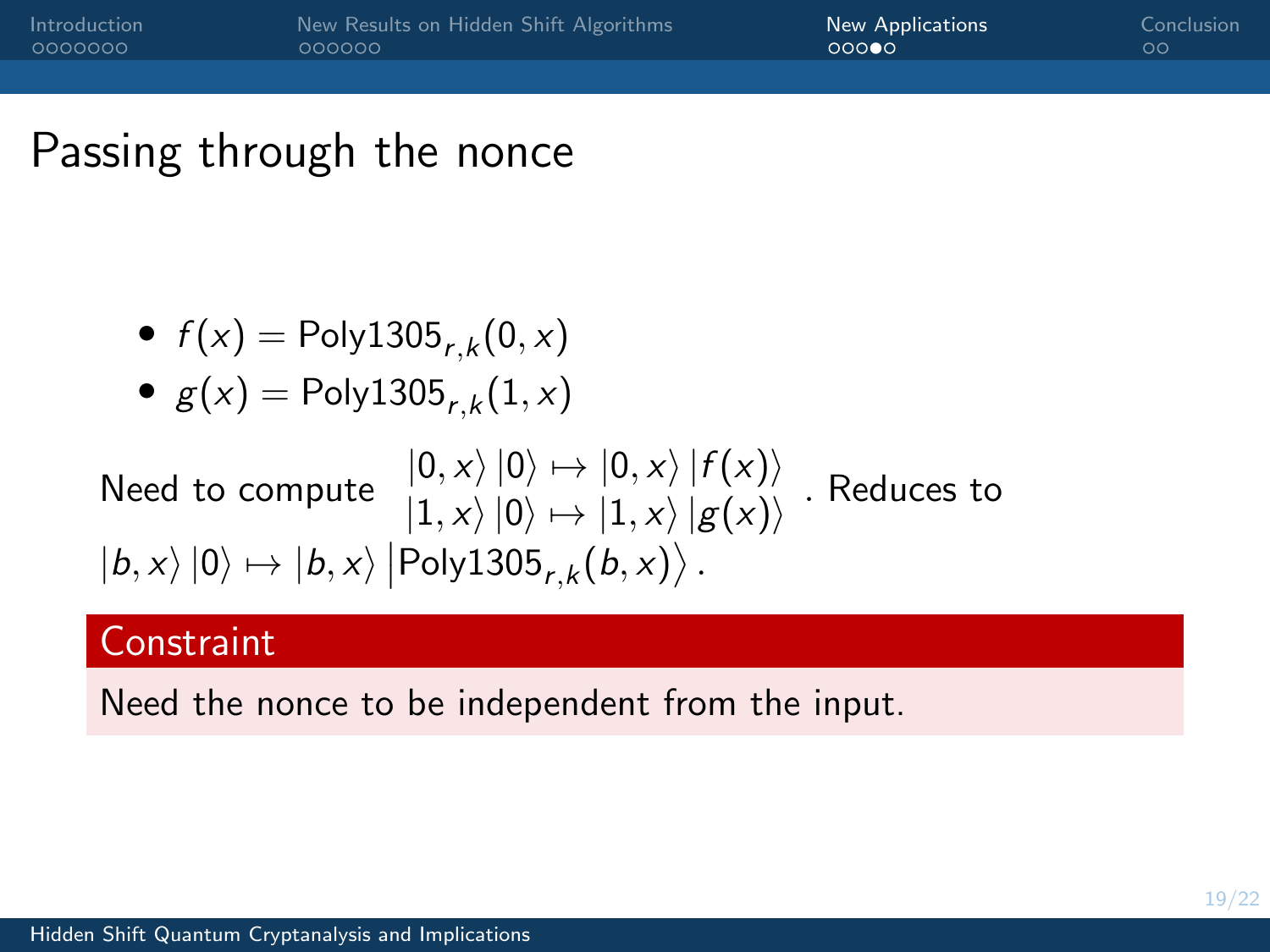| Introduction | New Results on Hidden Shift Algorithms | New Applications | Conclusion |
|--------------|----------------------------------------|------------------|------------|
| 0000000      | 000000                                 | 0000             | ಂ          |
|              |                                        |                  |            |

# Group constraints

What we need

```
(|0\rangle |x_0 + r\rangle + |1\rangle |x_0\rangle) |g(x_0)\rangle
```
# Setting

• 
$$
x < 2^{128}
$$
,  $r < 2^{124}$ 

• Problem if  $x \ge 2^{128} - r$  or  $x < r$ 

# **Attack**

- Guess  $\alpha = \lfloor \frac{r}{106} \rfloor$
- Seek a hidden shift between  $f(x 2^{106}\alpha)$  and  $g(x)$ .
- Need around  $2^{38}$  quantum queries (ref:  $2^{64}$  classical queries)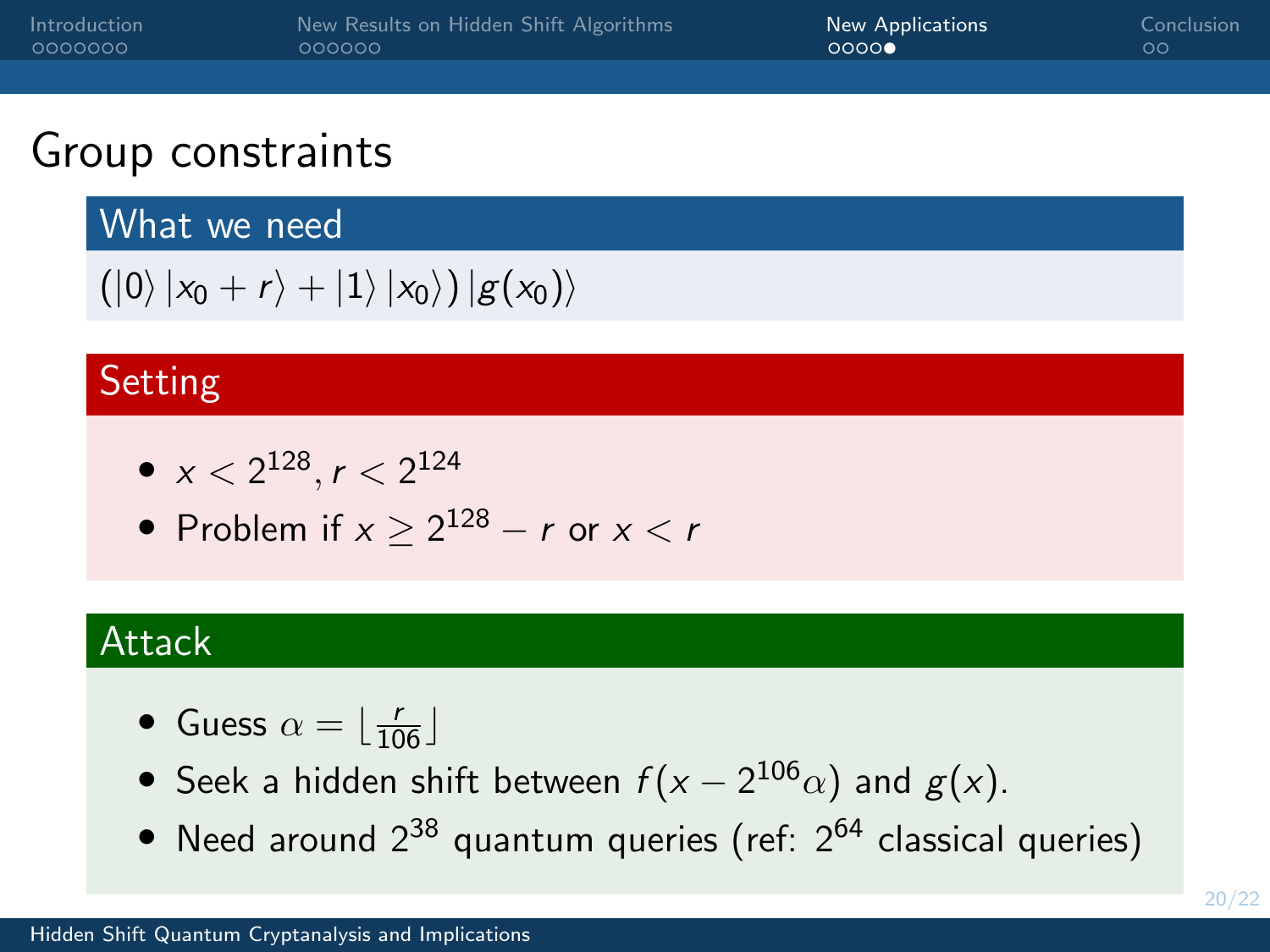<span id="page-28-0"></span>

| Introduction | New Results on Hidden Shift Algorithms | New Applications | Conclusion |
|--------------|----------------------------------------|------------------|------------|
|              | oooooo                                 | 00000            | $\bullet$  |
|              |                                        |                  |            |

**1** [Introduction](#page-2-0)

2 [New Results on Hidden Shift Algorithms](#page-14-0)

<sup>3</sup> [New Applications](#page-23-0)